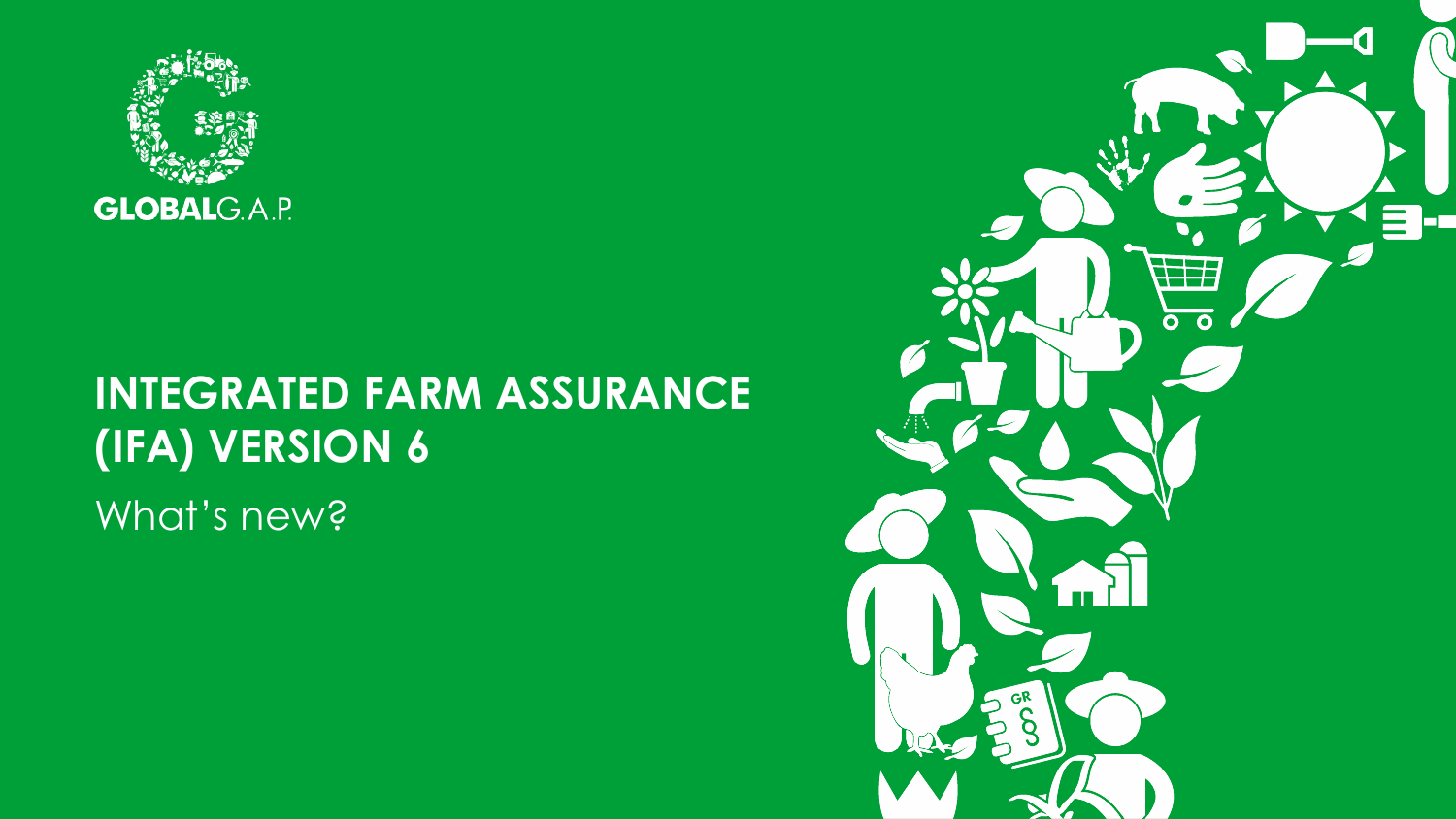

## **INTRODUCING IFA V6**

## 66

IFA v6 is **GLOBALG.A.P.**'s flagship standard in a new and improved format. It has a simplified structure and language, extended criteria on key issues such as sustainability and animal welfare, and – for the first time – continuous improvement at producer level. Overall, it's a smarter standard, fit for the future.

Elmé Coetzer-Boersma Managing Director

J 5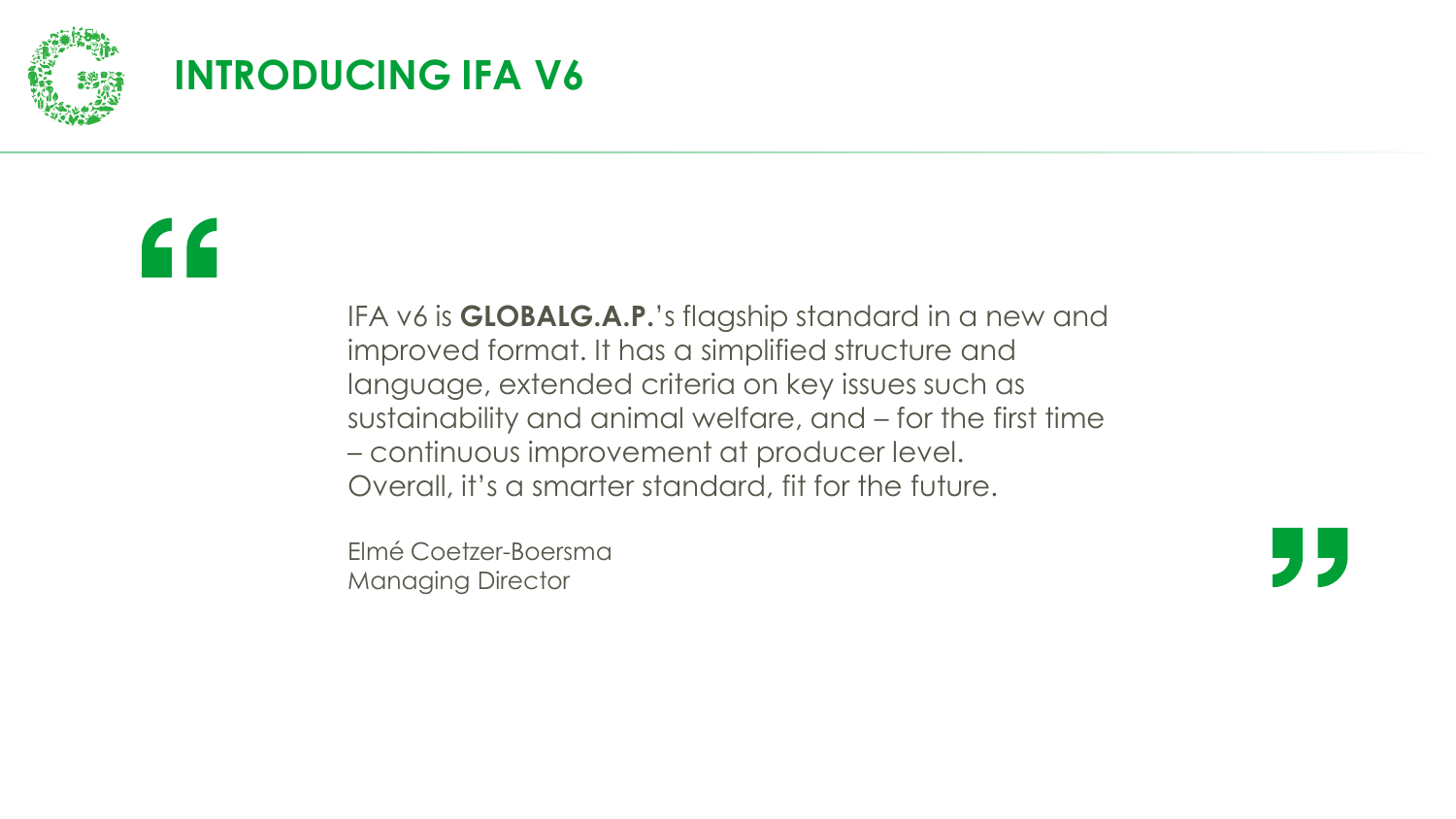

## **EXECUTIVE SUMMARY – WHAT IS IFA V6?**

IFA v6 is the **latest revision of GLOBALG.A.P.'s flagship standard**, IFA.

It takes a **holistic approach** to farm assurance through the following topics:

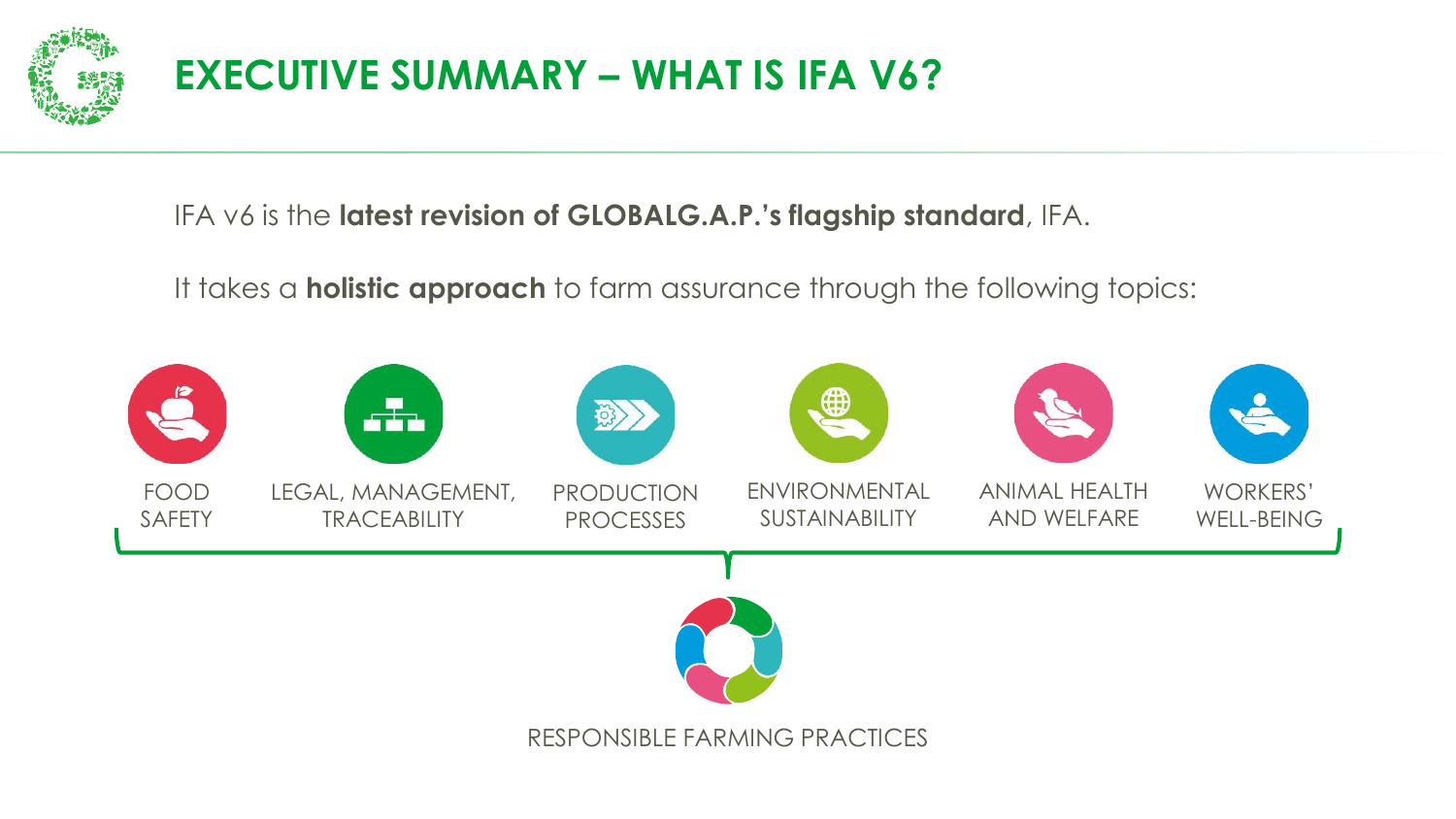

### **EXPECTED LAUNCH DATES**

Scopes, product categories, and languages

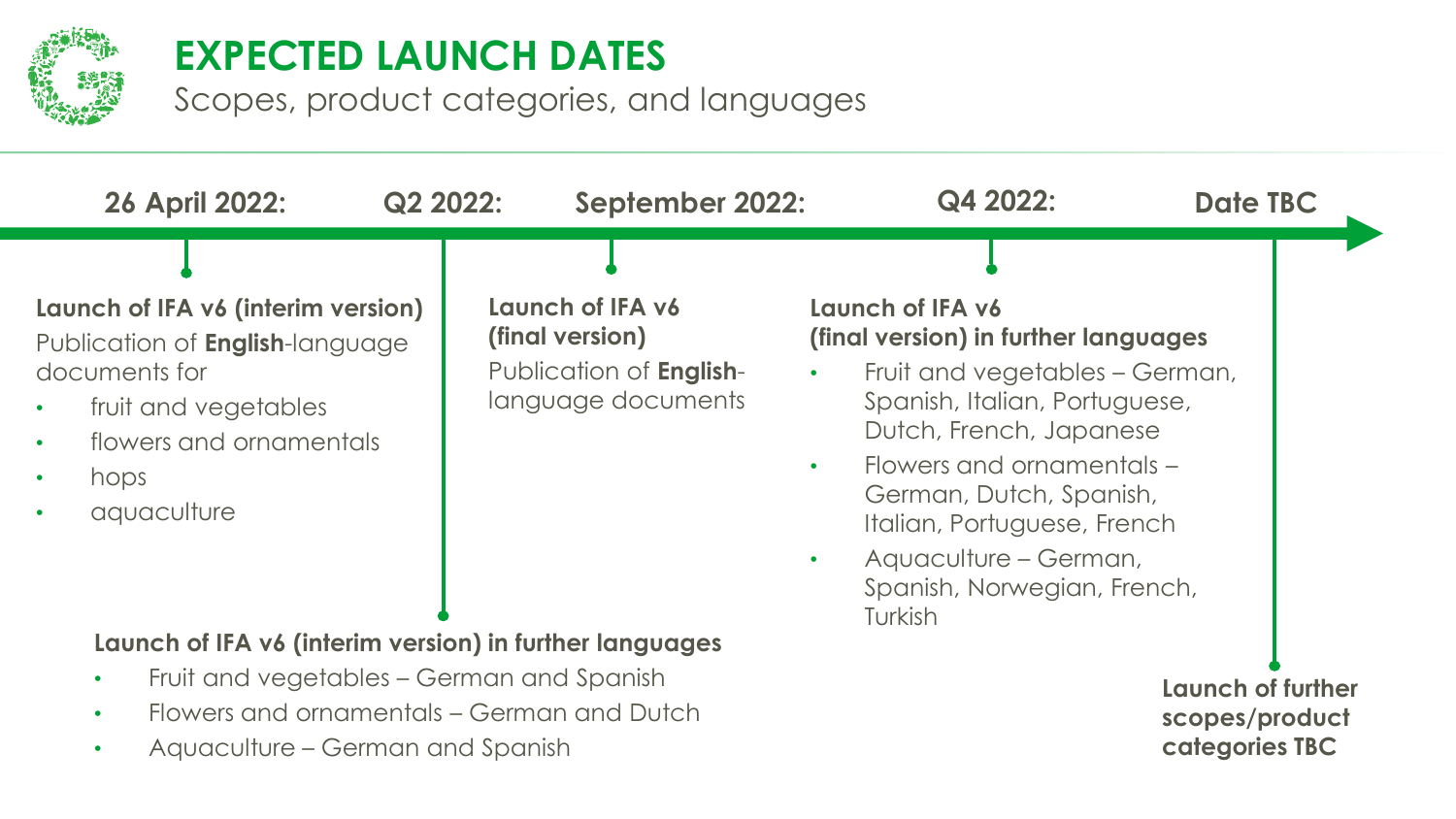

- Certificates **issued at scope level**
- Some key changes to the **GLOBALG.A.P. general regulations**
- Transition from a prescriptive to an **outcome-oriented approach**
- Streamlined, **customized checklists**
- Stronger focus on **environmental/sustainability issues** and **animal welfare**
- Introduction of a **continuous improvement plan** for producers
- **Two IFA v6 editions**: one adapted for GFSI recognition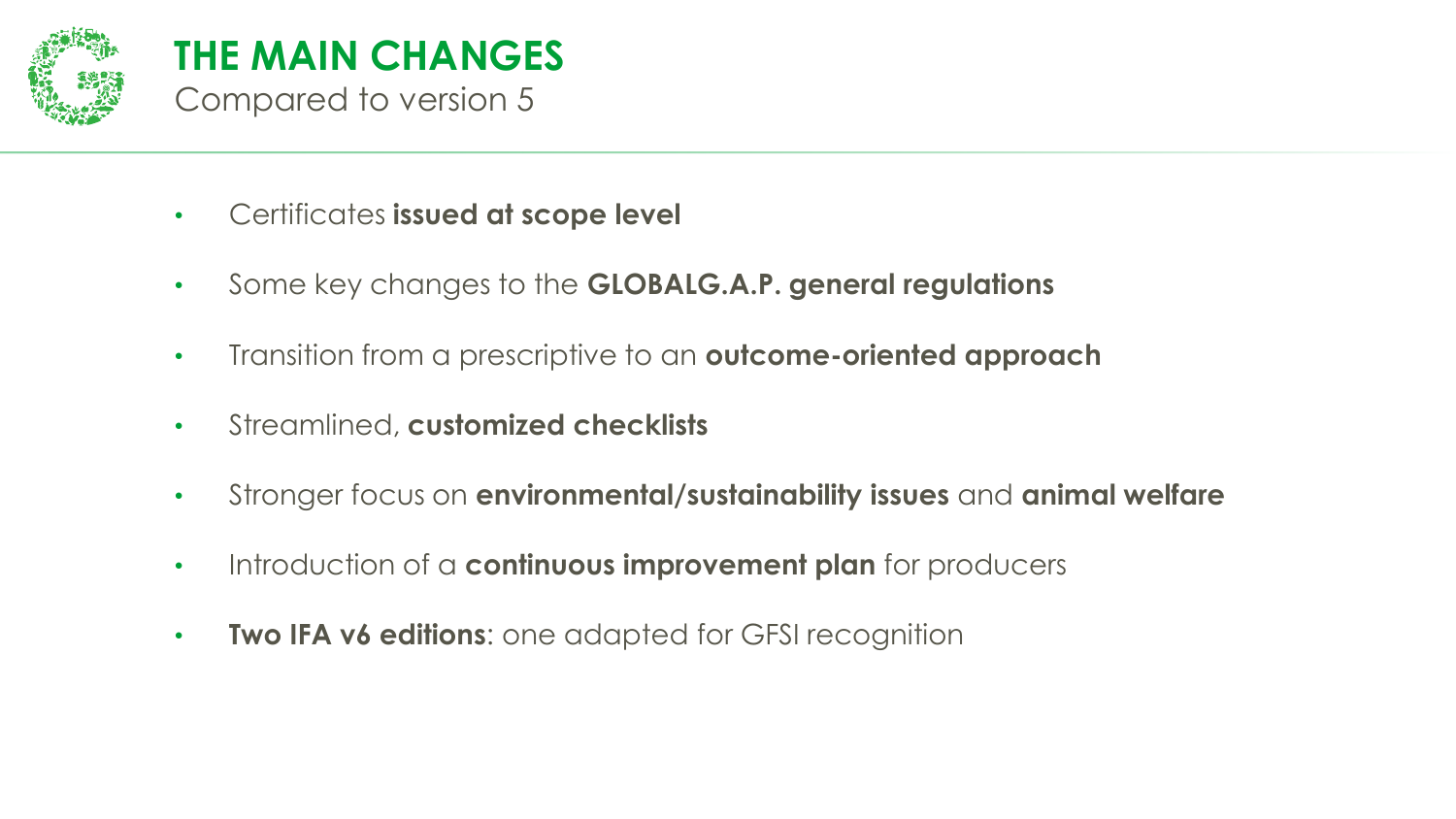

- IFA v6 is available for **multiple scopes and product categories.**
- Each product category has its own **checklist**.
- The crops scope now called **plants.**
- Sub-scopes are now called **product categories.**
- IFA v6 was published 26 April 2022 for the **following scopes and product categories:**







Flowers and ornamentals (plants scope)

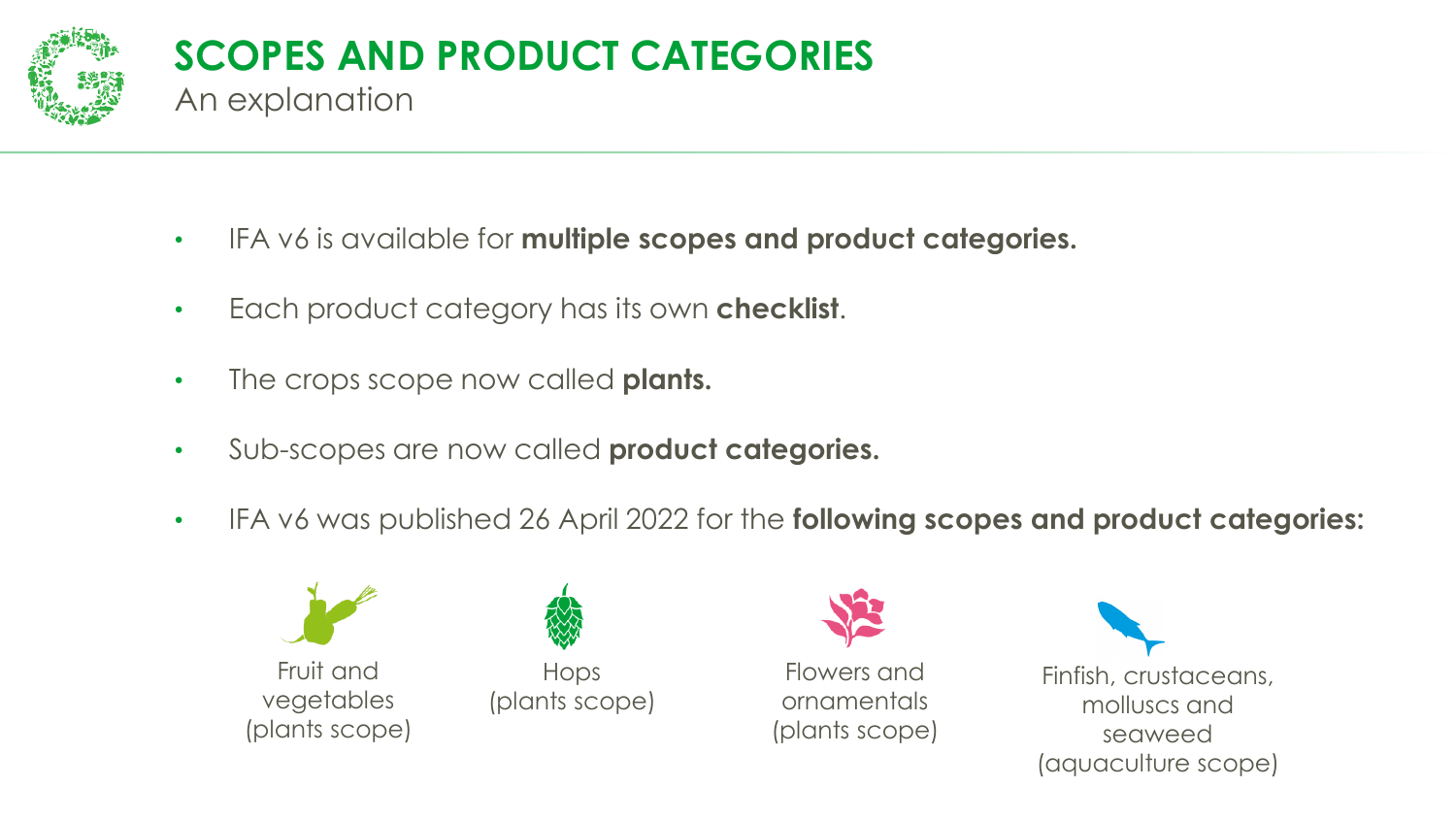

## **SCOPES AND PRODUCT CATEGORIES**

Changes to certificates and accreditation

• For IFA v6, certificates are issued at **scope level**.

For example, if a producer gets certified for both fruit and vegetables (FV) and flowers and ornamentals (FO), they will receive **one certificate for plants** – with **FV and FO listed as product categories**.

• Certification bodies will need to get **accreditation on scope level**.

There will be one bigger training and exam per scope, and **no product category (sub-scope) limitation later**. There is no registration, approval, witness, maintenance of competency, or minimum number of audits per product category (sub-scope).

Product categories that are not part of the initial launch in April 2022 will not form a part of the expanded training and will therefore have to be completed at a later date when the relevant product category becomes available.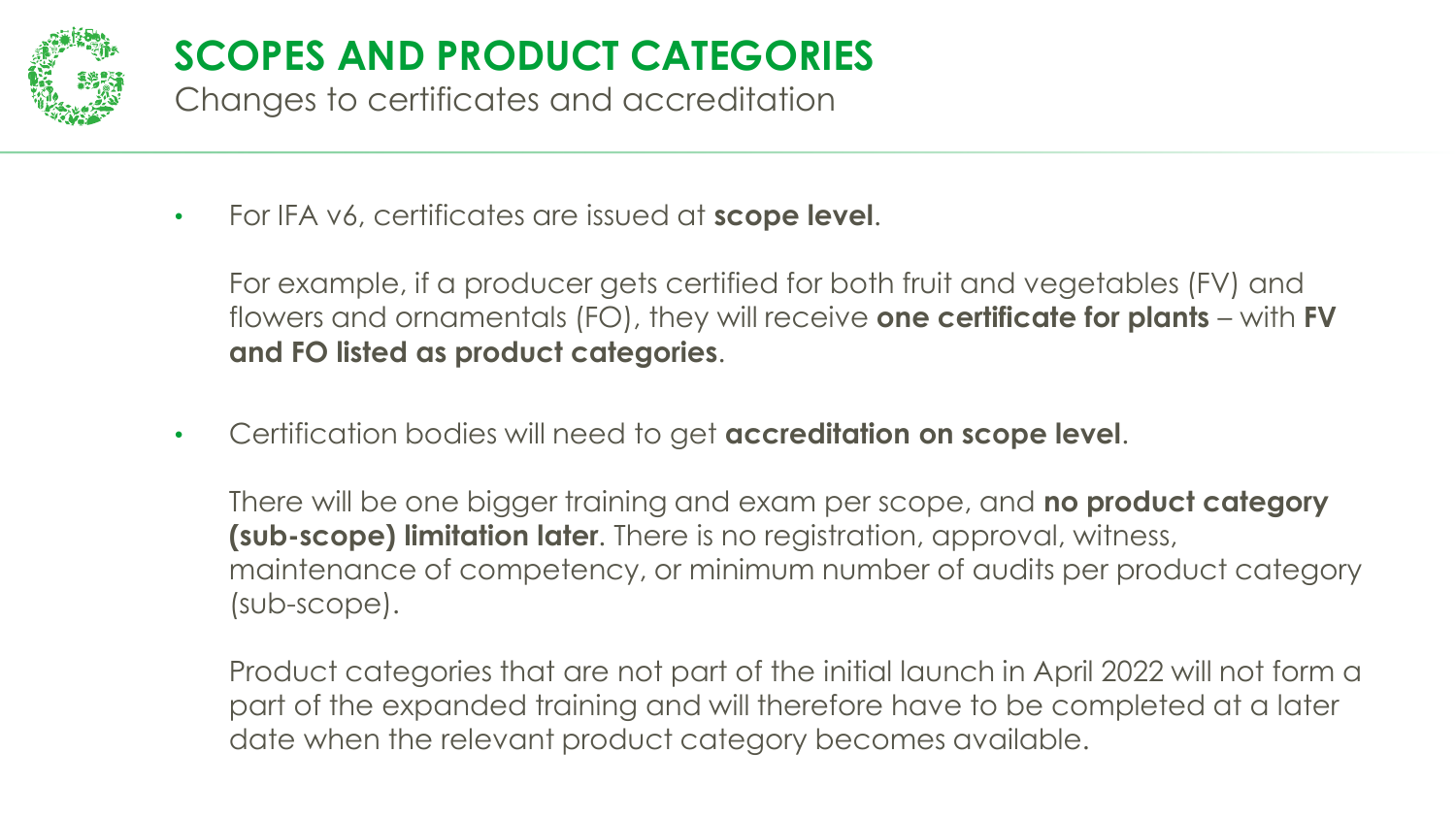

## **IMPORTANT CHANGES TO THE GLOBALG.A.P. GENERAL REGULATIONS**

- Self-assessment contains **comments for all non-applicable and non-compliant Major and Minor Must criteria** (i.e., no comment for all Recommendations and complied Major/Minor Musts).
- 10% of audits by certification bodies must be **unannounced**. This 10% is no longer counted as additional audits, but rather included in the original number of certification audits.
- **Three-year cycle rule** (with annual on-site audit) further reduces the content of the checklist to the applicable points and shortens the on-site audit duration.
	- Initial audit (for v6): All requirements are included in the **applicable checklists** (QMS and farm).
	- Subsequent 2 (operational items, as identified in the checklist).
	- Subsequent 3 (operational items, as identified in the checklist).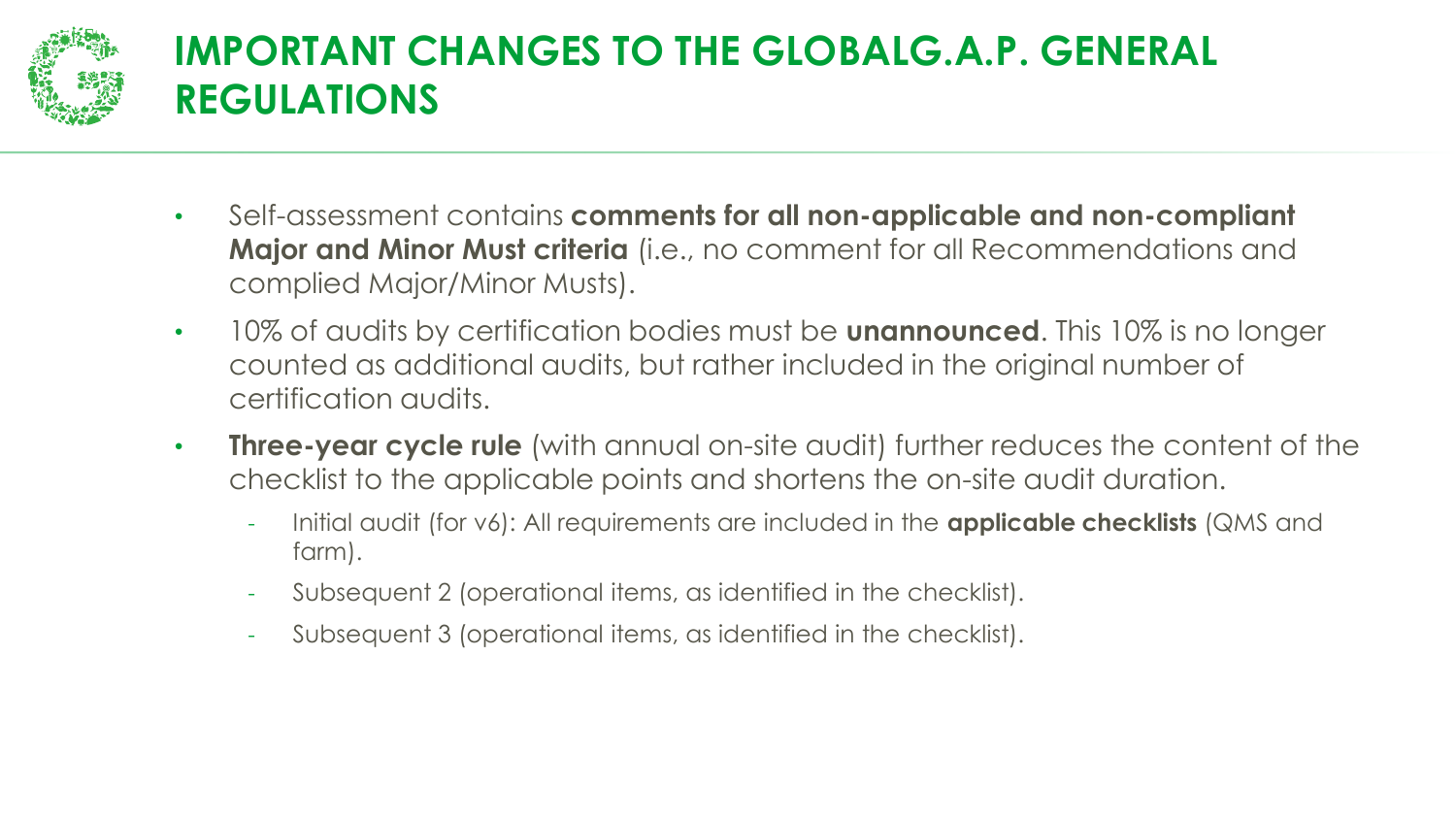

#### **OUTCOME-ORIENTED APPROACH** What is it?

The IFA v6 approach focuses on the **outcomes achieved, rather than the specific measures**. This provides greater flexibility as it allows producers to demonstrate compliance in a way that is most appropriate for their production practices.

"Control points" and "compliance criteria" from IFA v5 are therefore replaced by **"principles"** and **"criteria"** in IFA v6.

#### **Principles**

- **Rules** that set the foundation of a GLOBALG.A.P. requirement.
- **Statement** instead of question form.
- Describe the **outcome** to achieve.

#### **Criteria**

- **Methods** that producers can use to demonstrate a principle to be true.
- Compliance can be evidenced by **data**, a **procedure**, a **record**, etc.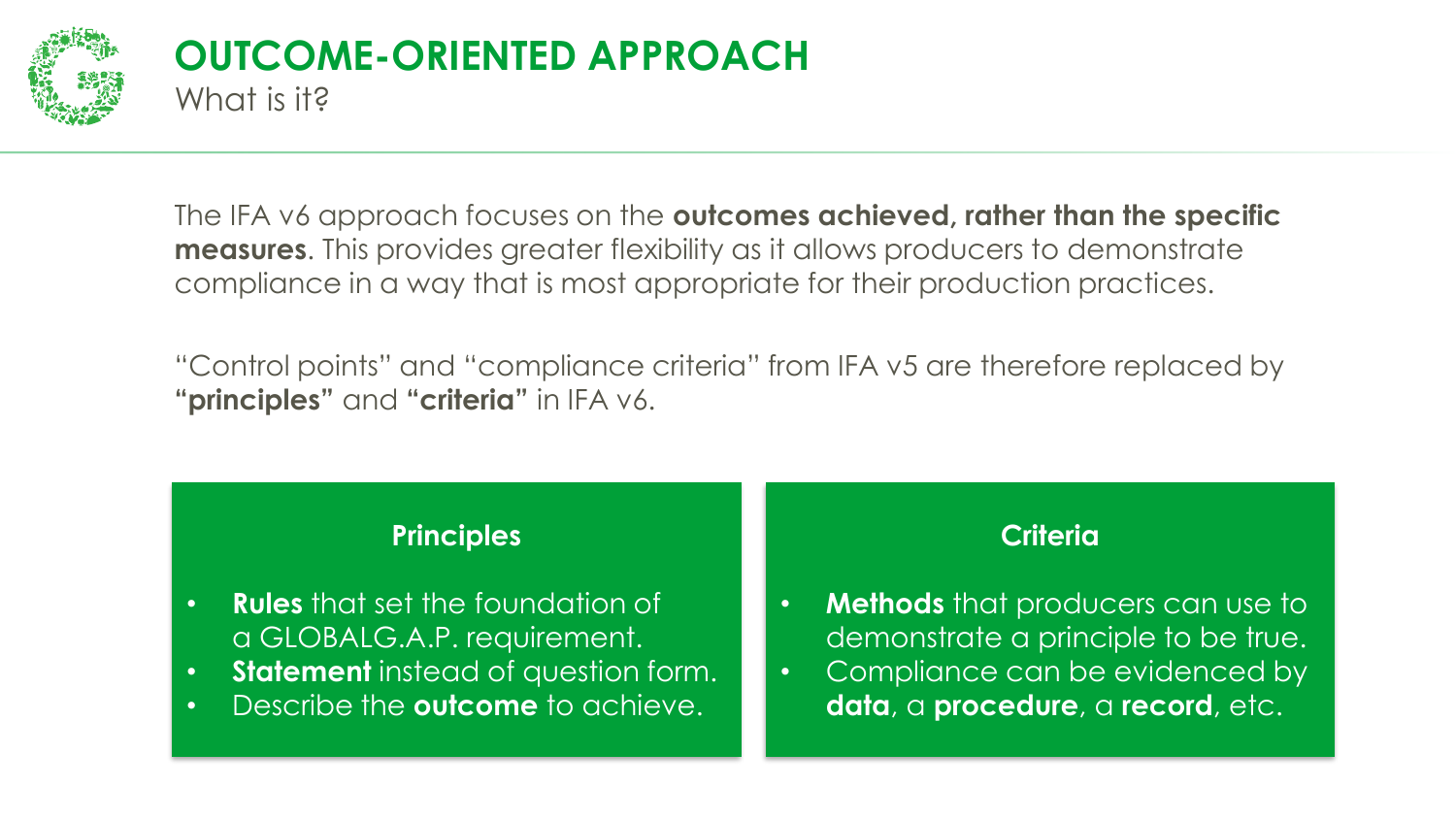

## **STREAMLINED, CUSTOMIZED CHECKLISTS**

How is this achieved?

• **Reduced number** of principles and criteria in IFA v6 compared to IFA v5.

| <b>Fruit and vegetables (Smart)</b> |                |           | <b>Flowers and ornamentals</b> |                |     | <b>Aquaculture</b> |                |  |
|-------------------------------------|----------------|-----------|--------------------------------|----------------|-----|--------------------|----------------|--|
| Level                               | V <sub>5</sub> | <b>V6</b> | Level                          | V <sub>5</sub> | V6  | Level              | V <sub>5</sub> |  |
| Major Must                          | 93             | 103       | <b>Major Must</b>              | 64             | 67  | <b>Major Must</b>  | 182            |  |
| Minor Must                          | 114            | 67        | Minor Must                     | 116            | 77  | Minor Must         | 46             |  |
| Recommendation                      | 15             | 20        | Recommendation                 | 17             | 14  | Recommendation     | 9              |  |
| <b>TOTAL</b>                        | 222            | 190       | <b>TOTAL</b>                   | 197            | 158 | <b>TOTAL</b>       | 237            |  |
|                                     |                | $-32$     |                                |                | -39 |                    |                |  |

• Principles and criteria which are not applicable due to the **producer's risk assessment of the production practices** will already be labeled as N/A in the checklist. This means that the **checklists are now customized** to some extent, according to a producer's specific situation.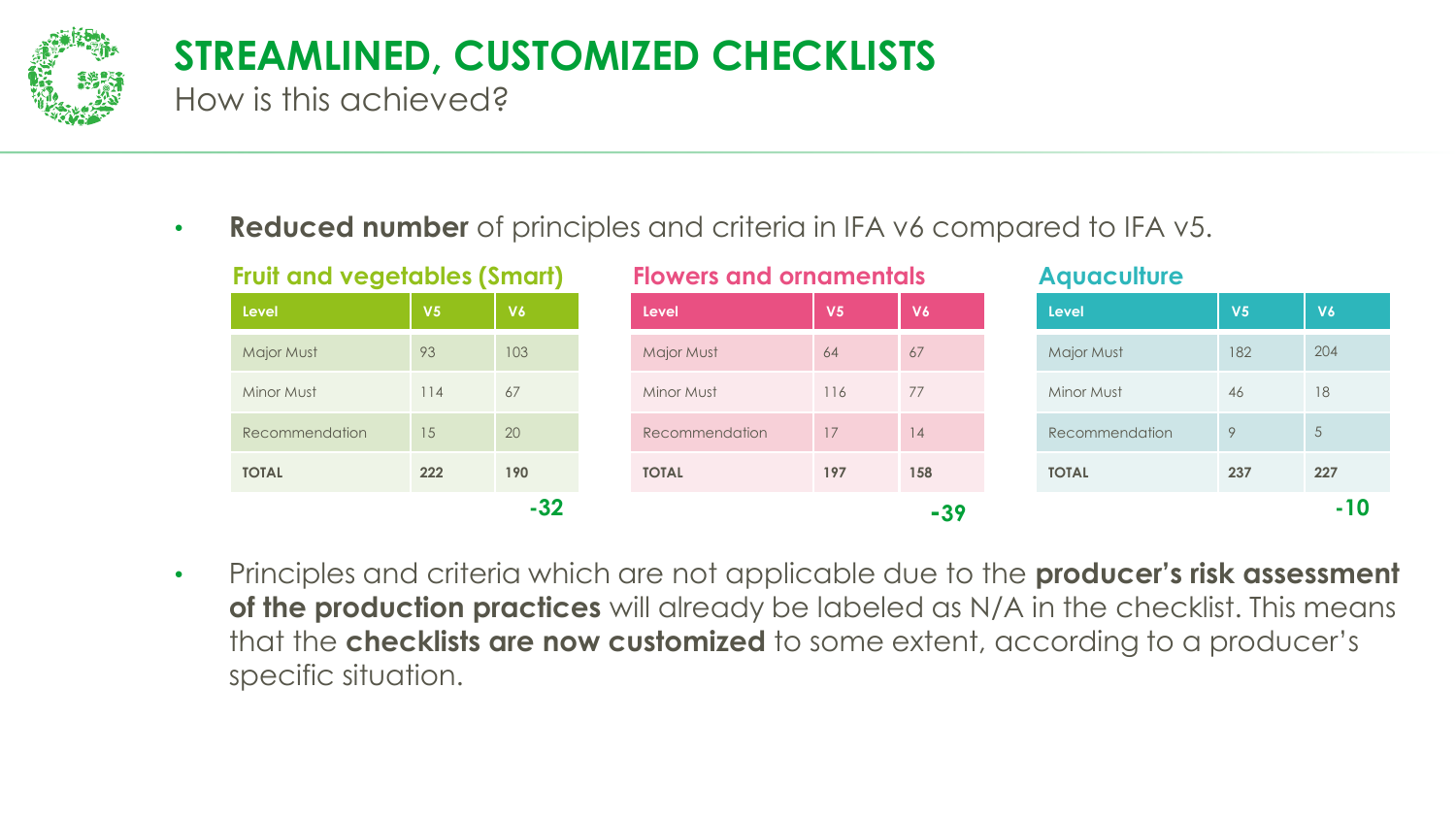

#### **CUSTOMIZED PRINCIPLES AND CRITERIA IN PRACTICE** An example

**Risk** Irrigation system on farm

#### **Accompanying principles and criteria**

E.g., "Tools are routinely used to calculate and optimize crop irrigation" and "Restrictions indicated in water/permits are complied with."

#### **Reason for being non-applicable**

The producer only uses rainwater on their farm and no irrigation system.

#### **Solution**

Principles and criteria related to irrigation systems are marked as non applicable on the checklist for this producer.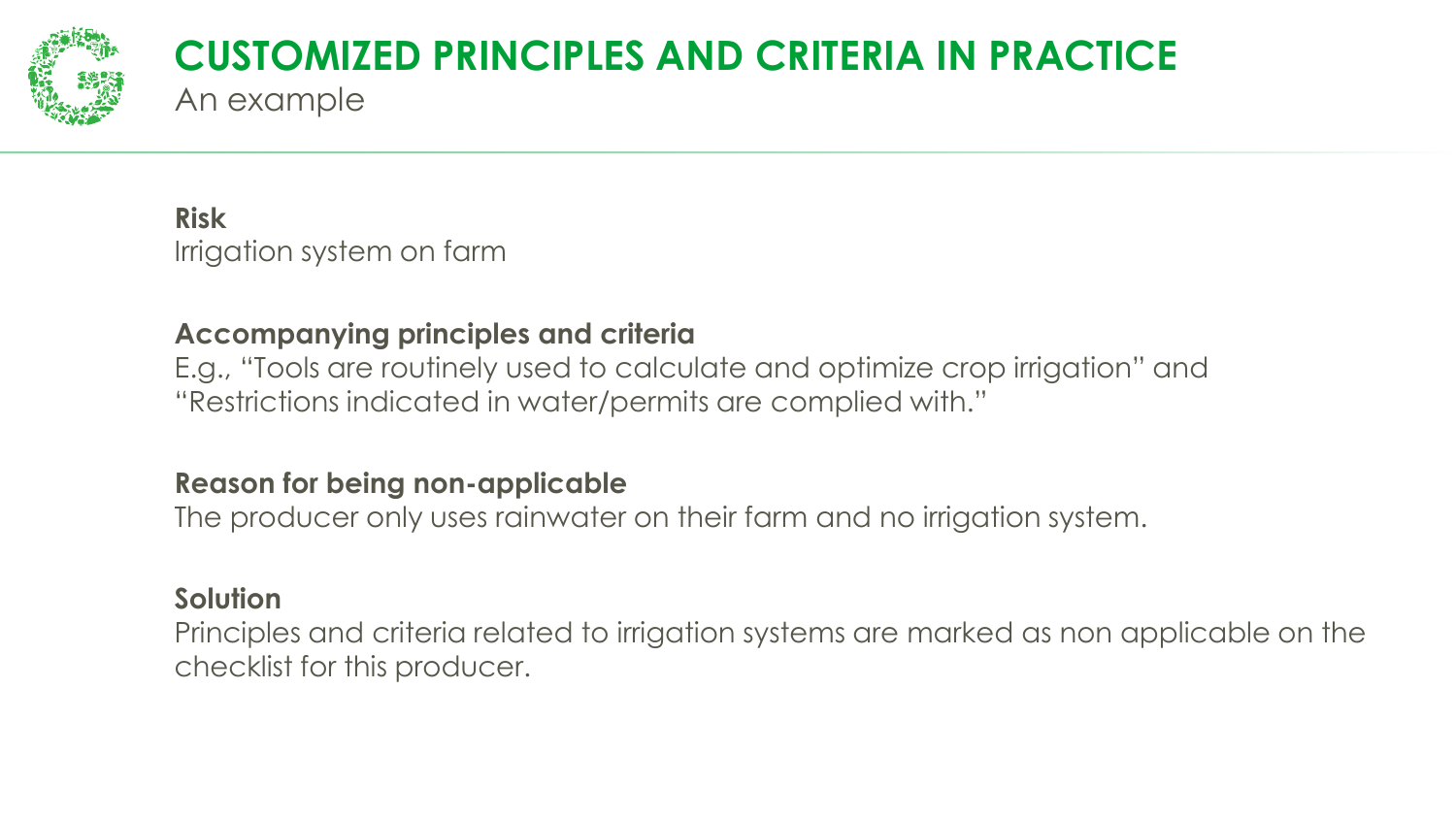

#### **A STRONGER FOCUS ON SUSTAINABILITY** How?

**Environmental sustainability** is a major focus of IFA v6.

While some principles and criteria have been developed based on the control points and compliance criteria from IFA v5, some topics are **new or more rigorous**.

#### **New sustainability topics in IFA v6:**

- Greenhouse gases and climate change
- Ecosystem restoration
- Food waste management
- Plastics management
- Carbon neutrality
- Deforestation prevention
- Animal welfare
- The farm as an agricultural ecosystem
- Continuous improvement

#### **Updated sustainability topics in IFA v6:**

- **Biodiversity**
- Integrated pest management
- Soil management and conservation
- Water management
- Energy efficiency
- Waste management
- **Fertilizers**
- Plant protection products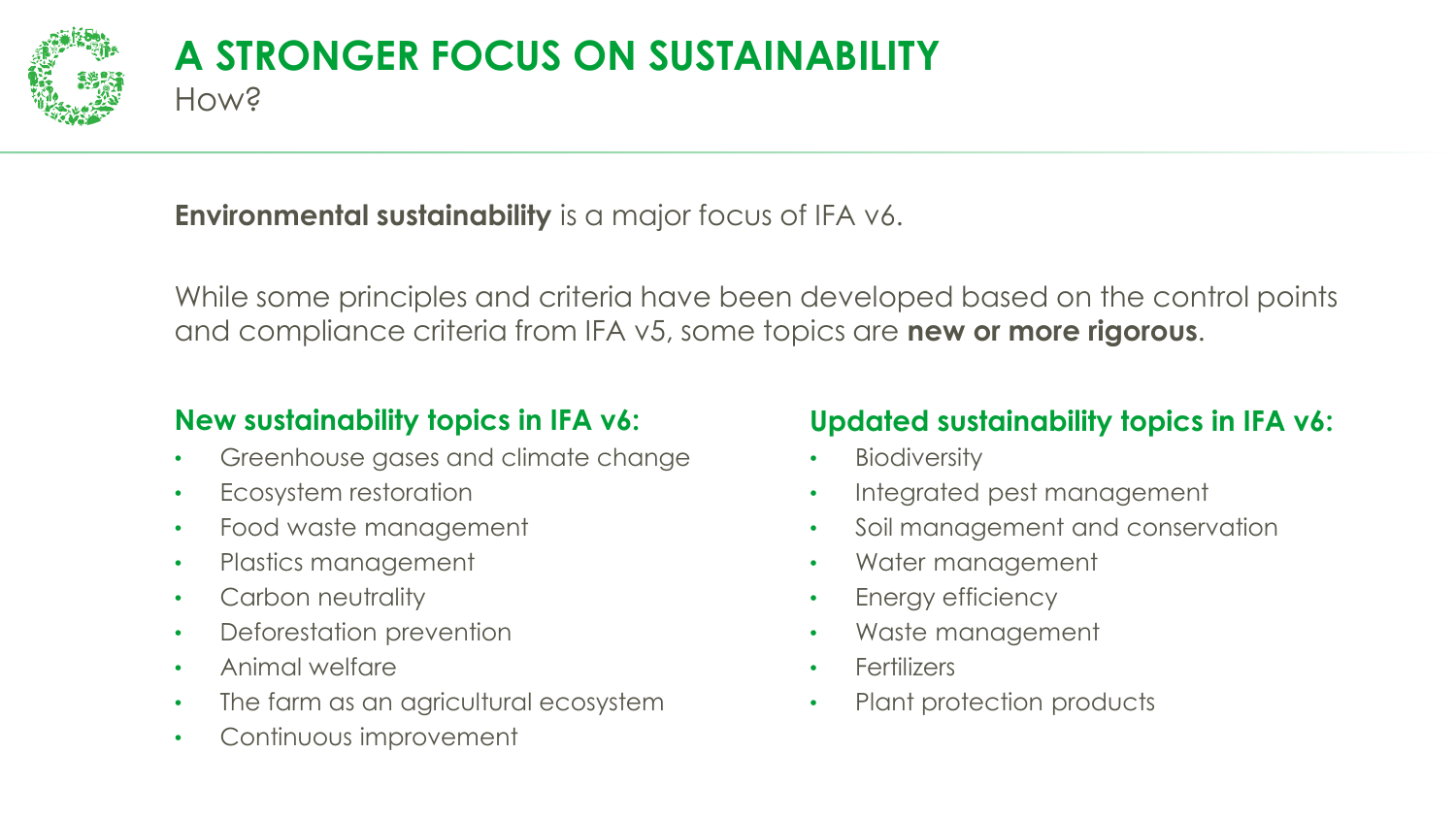

## **A STRONGER FOCUS ON ANIMAL WELFARE**

In the aquaculture scope



- **Stricter humane slaughter practices.** If technology is available for a particular species and proven to be effective, this shall be used.
- Animal welfare parameters are established by the farmer during **transport**. This also avoids mortality.
- **Hatchery and grow-out** with higher and extended standards on animal health and welfare.
- Introduction of **environmental enrichment** concept.
- Extended staff **training requirements** on animal welfare for workers at all stages of production.
- From no later than April 2024, larvae may only be sourced from shrimp females which have not suffered **eye ablation** (or any other type of physically invasive method for inducing breeding).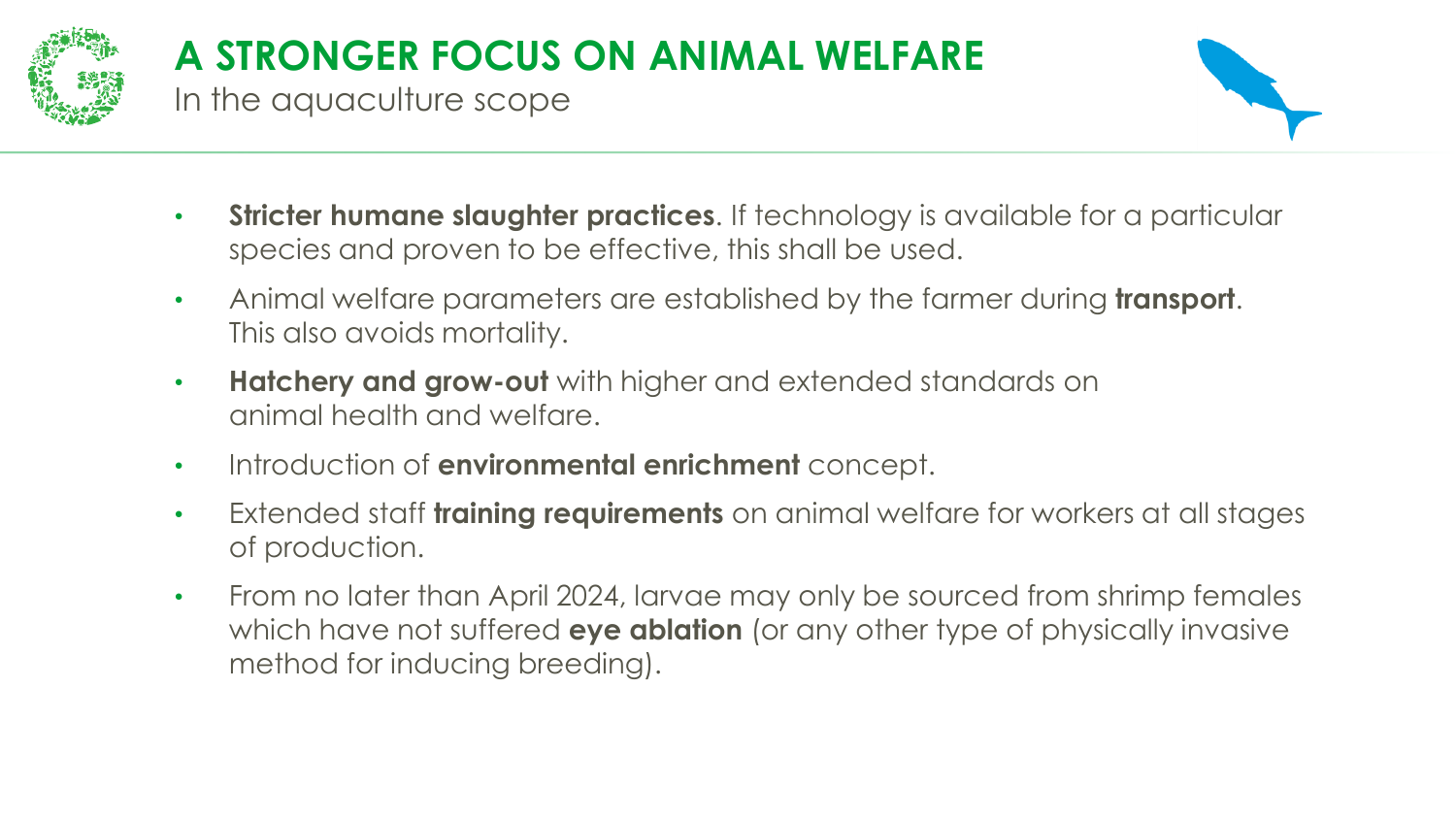

#### **CONTINUOUS IMPROVEMENT AT FARM LEVEL** New for IFA v6

"Continuous improvement" used to mean updating farm assurance standards regularly to get better and better. In IFA v6, for the first time, continuous improvement will be relevant on an **individual producer level**.

- Producers are required to implement a plan to **analyze current practices.**
- They then **identify "hot spots"** and **set clear, measurable goals** for improvement in this area, e.g., improve energy efficiency, reduce use of X plant protection product.
- Year on year, producers demonstrate their efforts towards improving sustainability, food safety, or workers' well-being.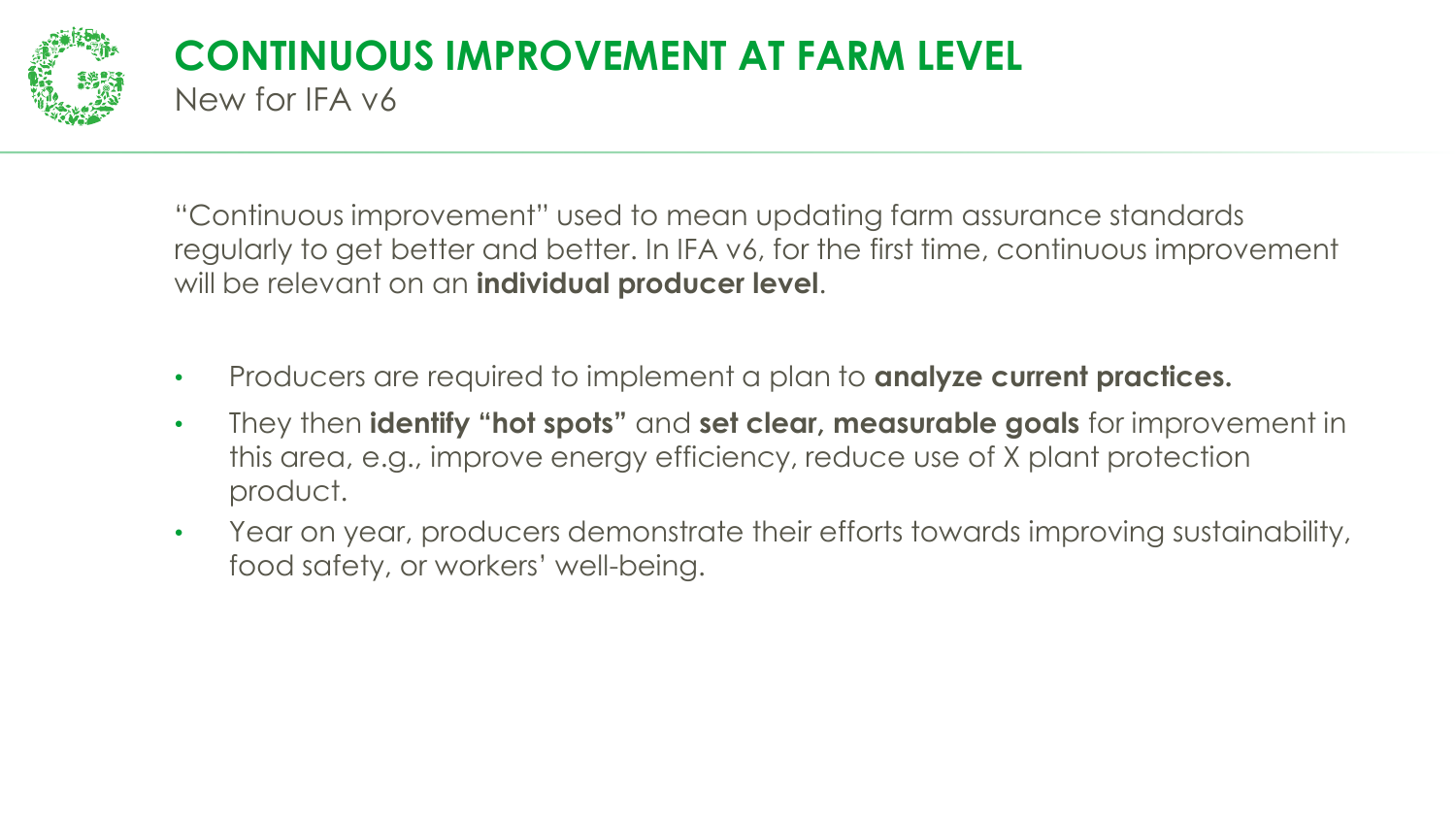

**6**

#### **CONTINUOUS IMPROVEMENT AT FARM LEVEL** New for IFA v6

Producer analyzes current practices using real data **1**

The continuous improvement plan is revised based on progress

Implementation is checked

and progress reviewed at annual audit **5**



Reporting is used to identify areas that can be improved

Producer sets measurable goals for improvement

New measures are implemented in farm practices **4**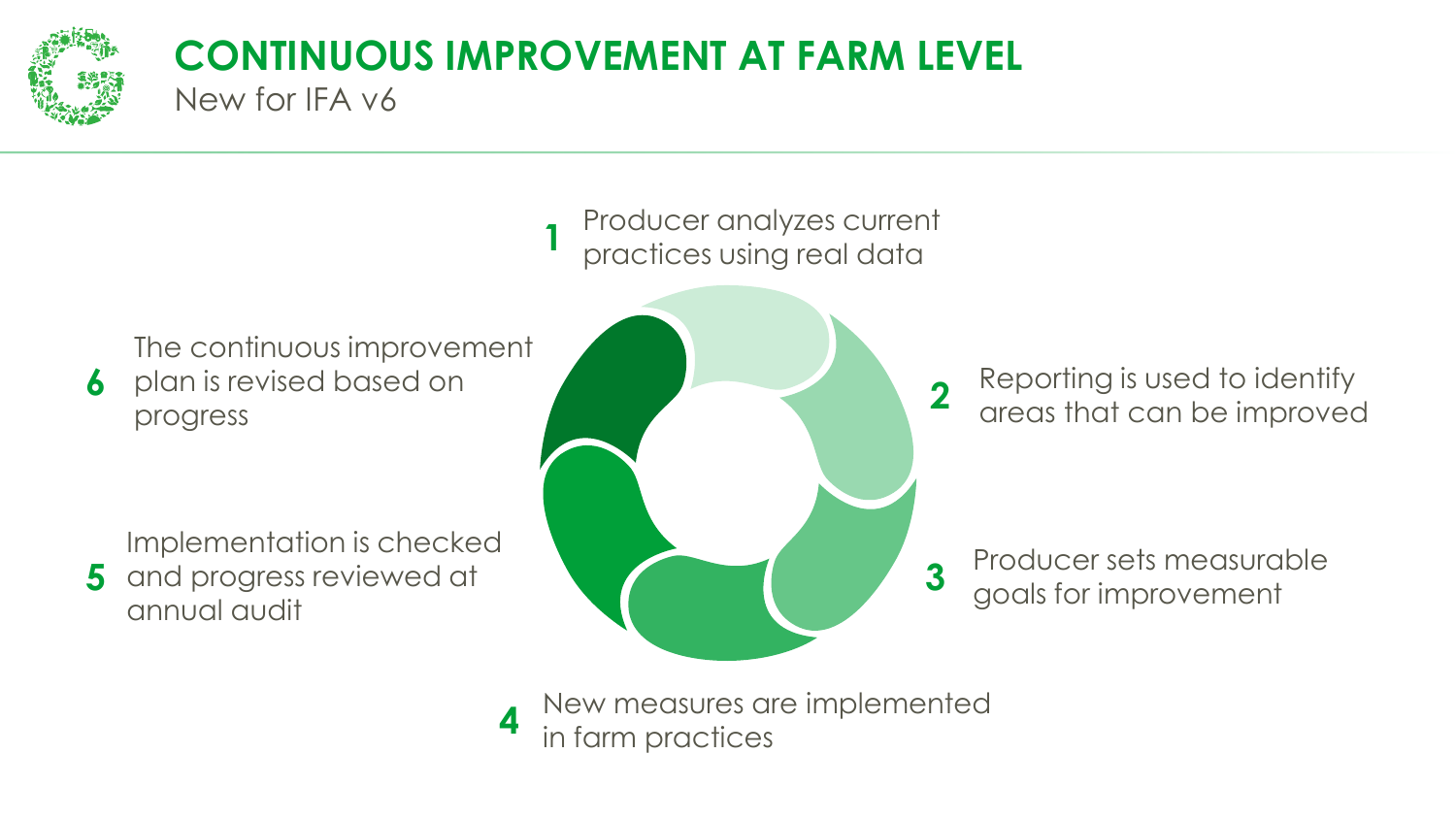

- IFA v6 will be available in **two editions**: **IFA v6 Smart** and **IFA v6 GFS**
- They are available **in parallel** and are **equally valid**.



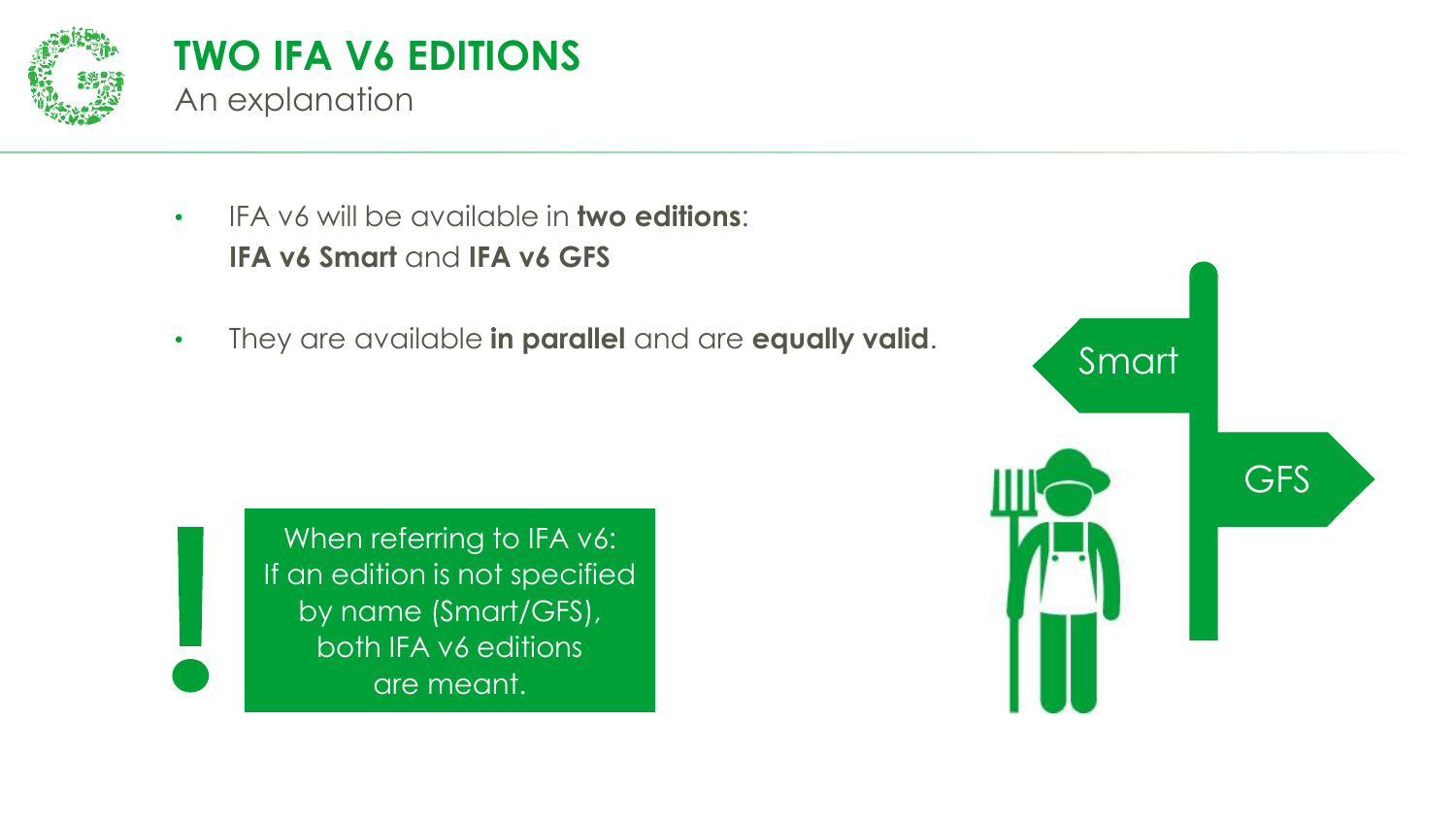

- Until now, all IFA versions have been **GFSI recognized** (for FV and AQ).
- GFSI has requirements that are **not relevant for all producers,** and which change more frequently. The requirements restrict the ways in which GLOBALG.A.P. standards can be written and implemented.
- It is not possible to offer IFA v6 checklists that are **simplified, outcome-oriented, and customized** and which also fulfill GFSI requirements perfectly.
- Feedback from stakeholders in the public consultation including producer and retailer members in the GLOBALG.A.P. technical committees – showed a preference for **flexible IFA options**, rather than reducing v6 ambitions to retain GFSI recognition.
- To continue providing options for all producers, GLOBALG.A.P. is offering two IFA v6 editions. **IFA v6 Smart** will not be submitted to GFSI benchmarking. This flagship edition is appropriate for most producers. The second edition (**IFA v6 GFS**) has been adapted for GFS requirements.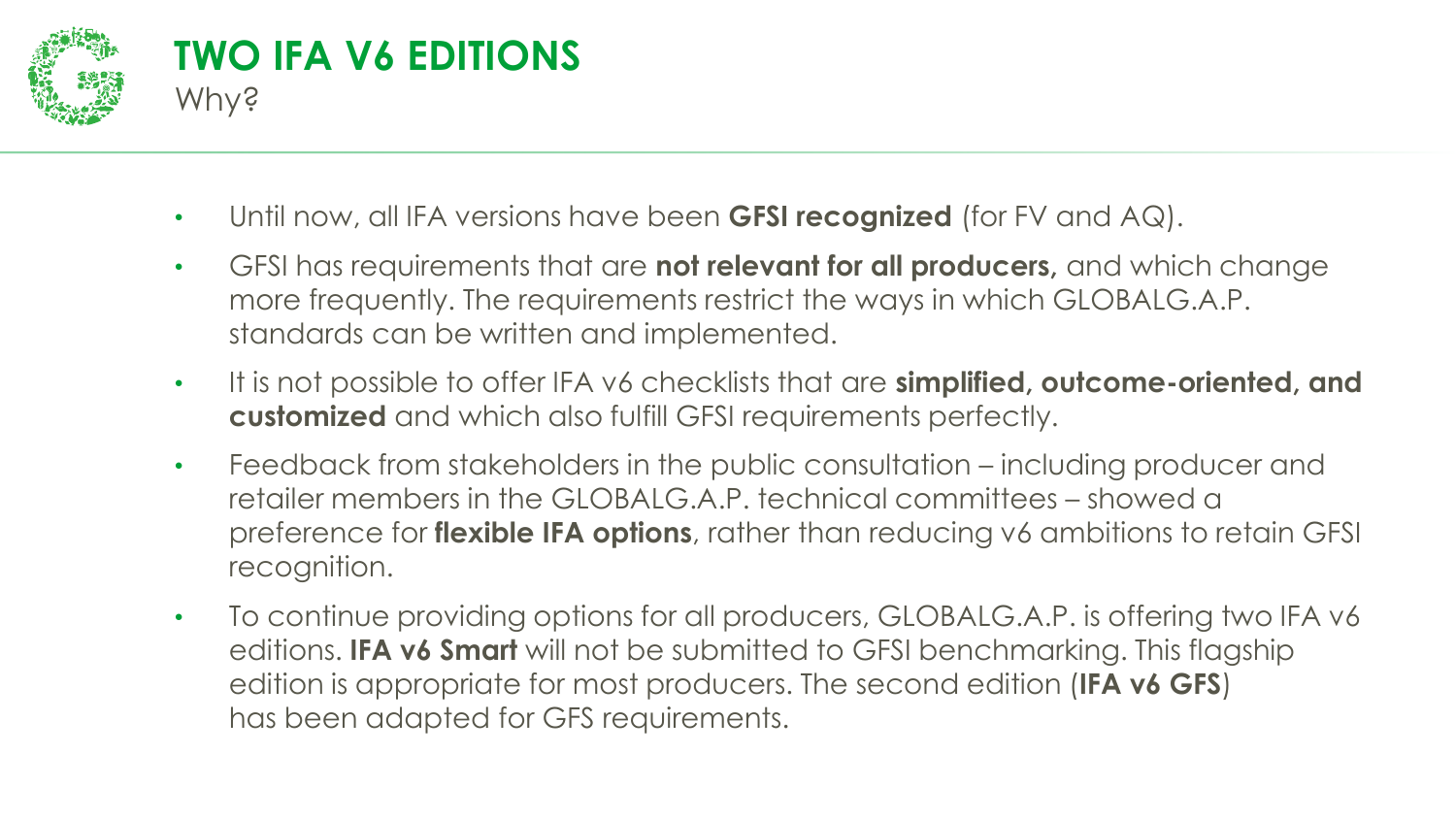

#### **TWO IFA V6 EDITIONS** An overview

#### **IFA v6 Smart**



Flagship edition, broadly applicable







By stakeholders, for stakeholders

Six topics for responsible farming practices

100% outcomeoriented, customized checklists

#### **Why** *Smart***?**

The name resulted from a need to differentiate between the two different editions. "Smart" is a commercial name. Since this edition fully embodies our vision of GLOBALG.A.P. smart solutions for the coming years\*, using "Smart" as the name for our flagship edition felt like the natural choice! The other edition is distinguished by the GFSI elements and should be identified with the "GFS" tag.

\*See our vision for the future in the download entitled "Smart farm assurance solutions"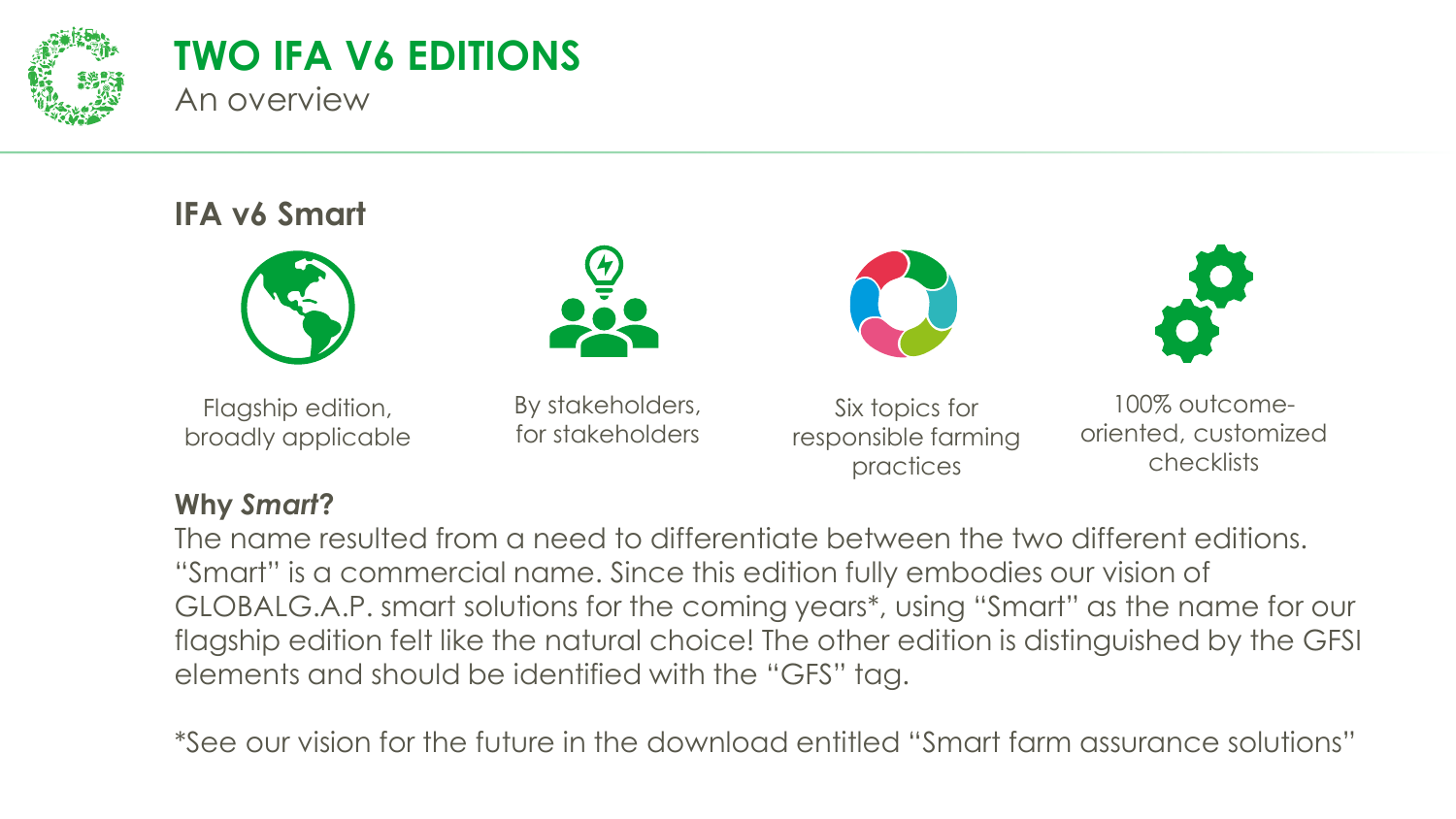

#### **TWO IFA V6 EDITIONS** An overview

#### **IFA v6 GFS**



Applicable for smaller number of producers



Driven largely by US markets







Adapted for GFSI recognition (not 100% outcome-oriented)

The application for **GFSI benchmarking**  for IFA v6 GFS will take place in mid 2022.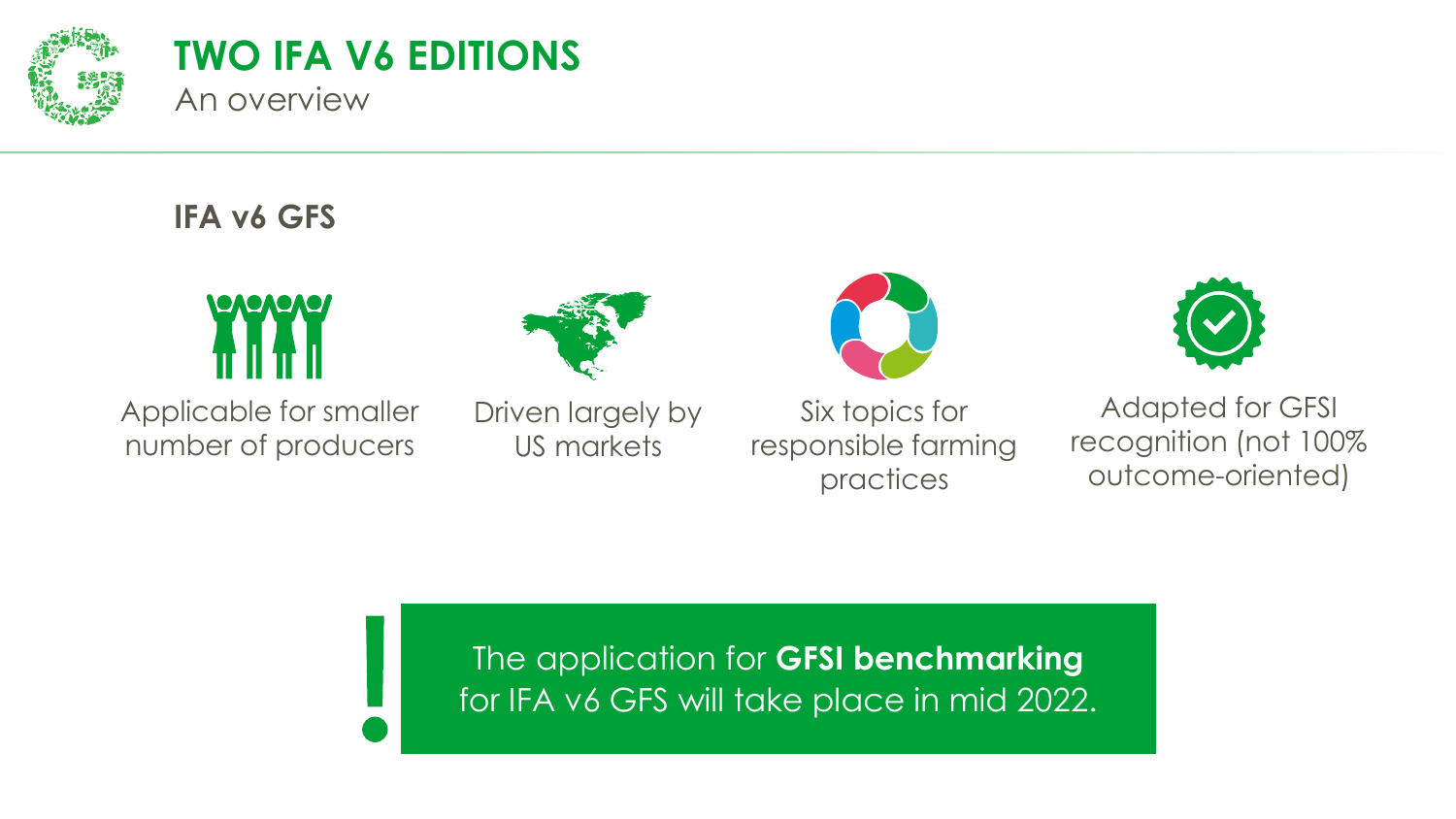

Scopes and product categories

IFA v6 Smart

- All **flowers and ornamentals** growers
- All **hops** producers
- **Fruit and vegetables** producers who do not require certification with GFSI recognition
- **Aquaculture** producers who do not require certification with GFSI recognition (both Smart and GFS will have GSSI recognition)



- **Fruit and vegetables** producers who require certification with GFSI recognition (mostly US markets)
- **Aquaculture** producers who require certification with GFSI recognition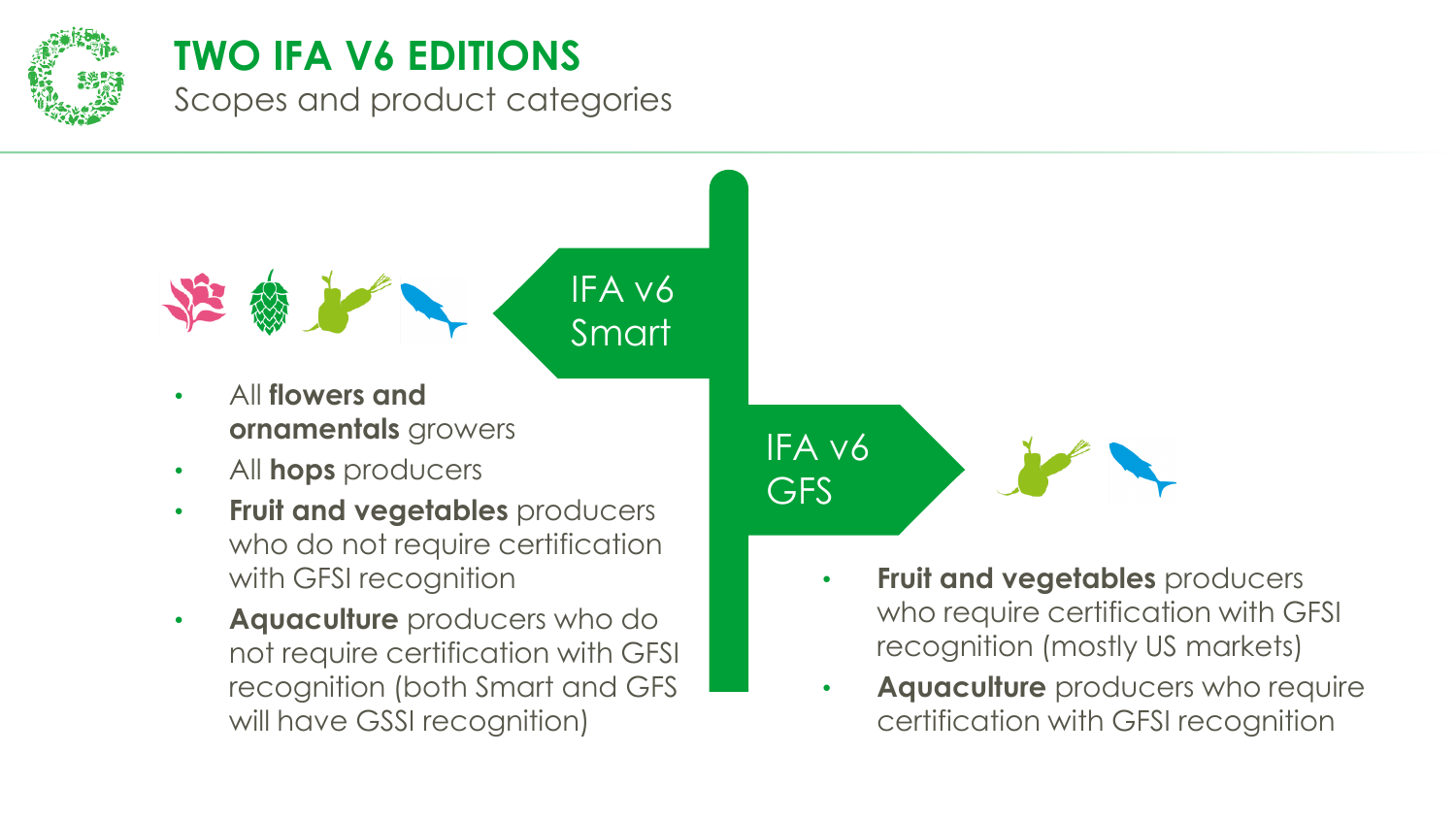

#### **TWO IFA V6 EDITIONS** A comparison

| <b>Similarities</b>                                                                                                                                | <b>Differences</b>                                                                                                                                                                                             |  |  |  |
|----------------------------------------------------------------------------------------------------------------------------------------------------|----------------------------------------------------------------------------------------------------------------------------------------------------------------------------------------------------------------|--|--|--|
| Both have evolved from IFA v5 with full support from<br>GLOBALG.A.P. technical committees.                                                         | V6 Smart is intended for the majority of producers, v6<br>GFS is specifically adapted for GFSI.                                                                                                                |  |  |  |
| <b>Same six topics, same holistic approach.</b>                                                                                                    | <b>General regulations</b> for GFS edition have a few extra<br>requirements.                                                                                                                                   |  |  |  |
| The topics of environmental sustainability, animal<br>health and welfare, and workers' well-being are<br>covered in the same way in both editions. | The principles and criteria (P&Cs) relating to the<br>topics of legal, management and traceability, food<br>safety, and production processes are more<br><b>prescriptive</b> to accommodate GFSI benchmarking. |  |  |  |
| Content and user experience have been aligned as<br>closely as possible.                                                                           | <b>Less than 15%</b> of the P&Cs in the GFS and Smart<br>editions differ from each other. There is one extra P&C<br>in the GFS edition for FV (190 vs. 191 total).                                             |  |  |  |
| Both editions are accepted for BRC and IFS certified<br><b>post-farm gate</b> product handling facilities                                          | <b>Compliance levels:</b> GFS edition has 15 more P&Cs<br>graded as Major Musts, while the corresponding<br>points in v6 Smart are Minor Musts.                                                                |  |  |  |
|                                                                                                                                                    | Recertification audit: <b>Remote audit</b> (fully remote) is<br>included as an emergency procedure for the Smart<br>edition only. Initial certification based on a fully<br>remote audit is not possible.      |  |  |  |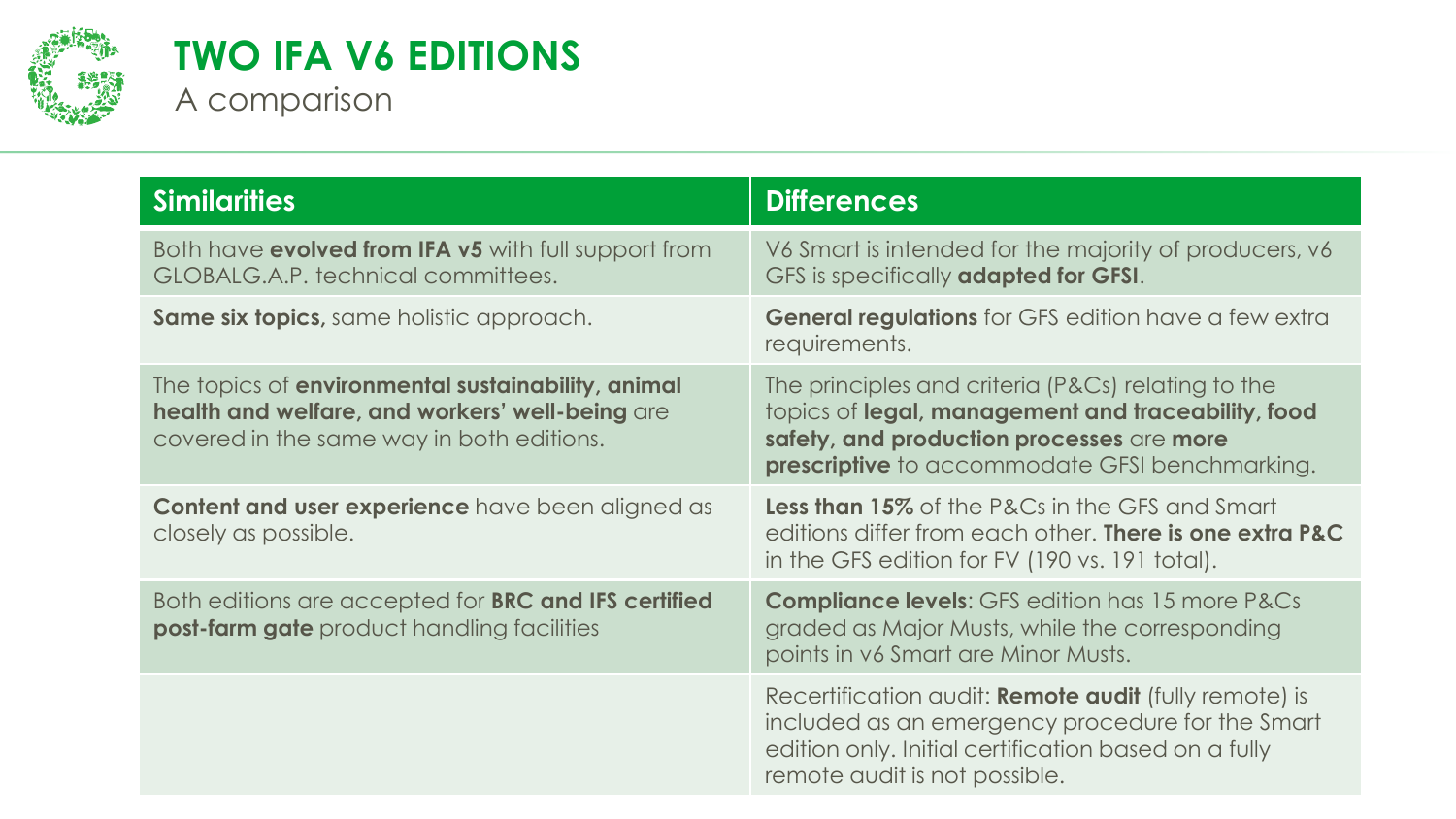

## **IFA V6 AND THE NEW ERA OF SMART FARM ASSURANCE SOLUTIONS** How will it impact you?

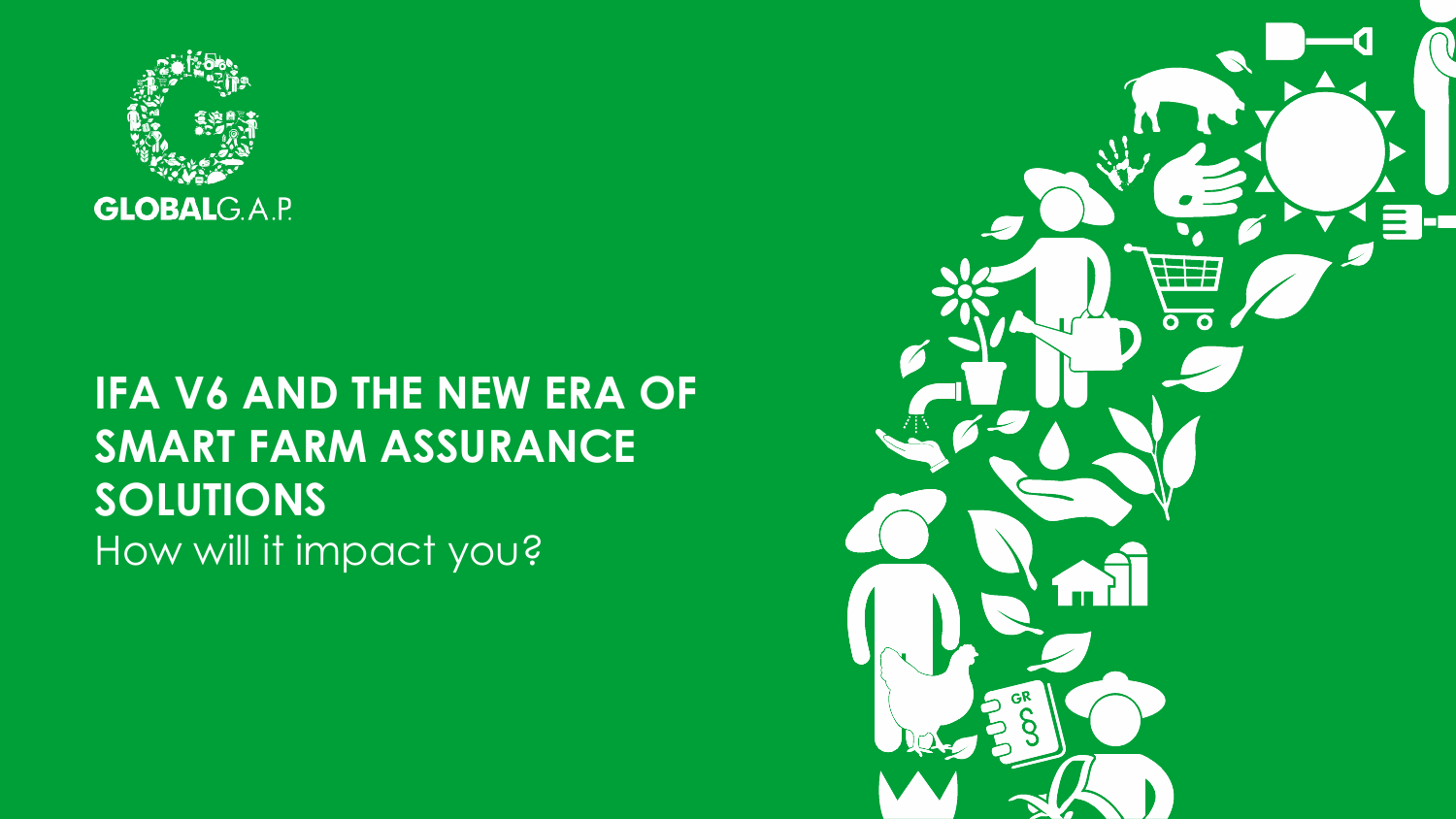

## **WHAT ARE THE BENEFITS?**

| Streamlined, customized checklists                     | Outcome-oriented approach                                                   |  |  |
|--------------------------------------------------------|-----------------------------------------------------------------------------|--|--|
| Digital, data-driven certification                     | Certificates issued at scope level                                          |  |  |
| Flexibility with choice of two editions                | <b>Higher level of integrity behind</b><br><b>GLOBALG.A.P. certificates</b> |  |  |
| Stronger focus on sustainability<br>and animal welfare | Continuous improvement plan                                                 |  |  |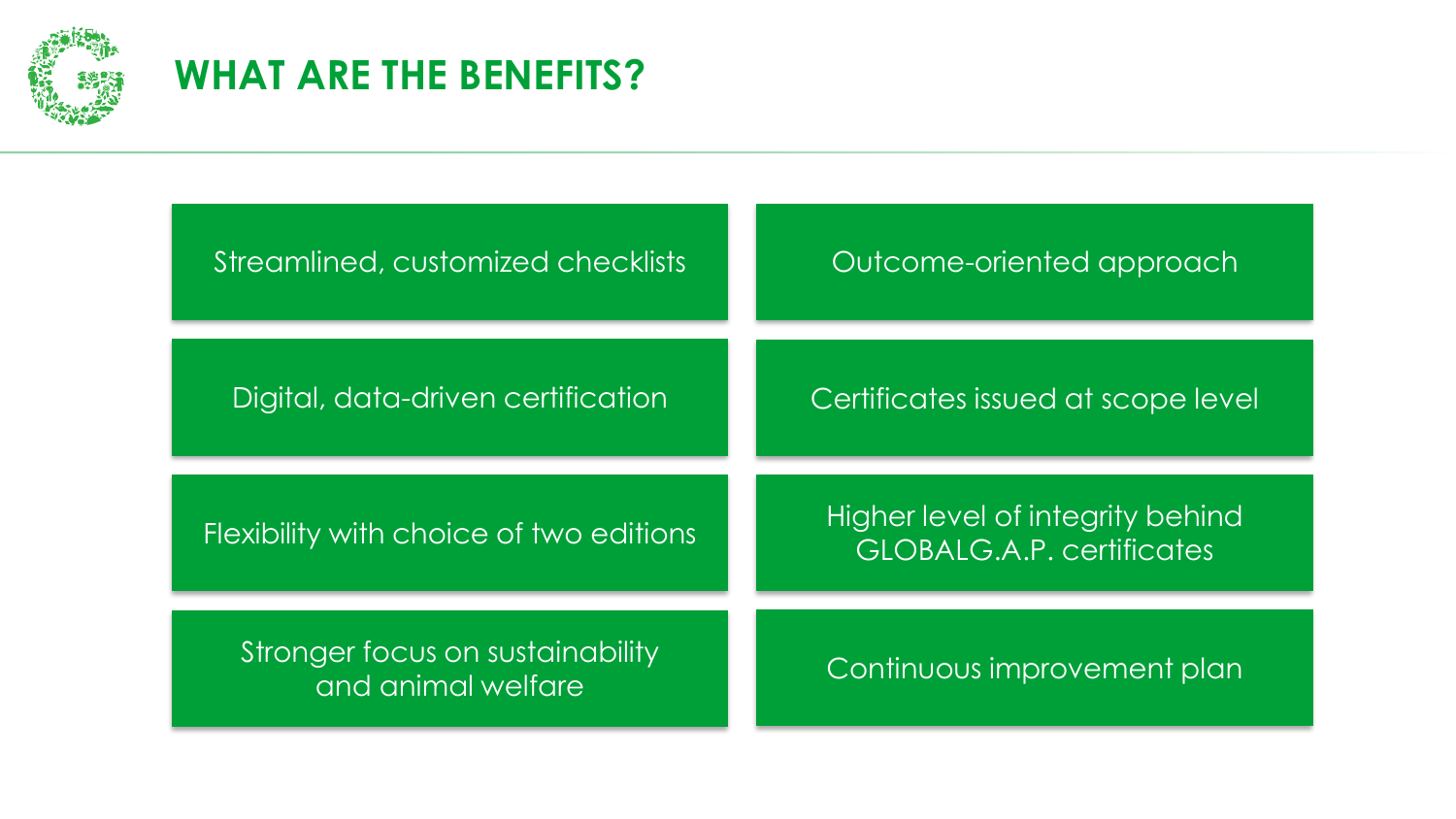

## **IFA V6 AND SMART FARM ASSURANCE SOLUTIONS**

Benefits for producers

#### • **Streamlined, customized checklists**

Removal of irrelevant and duplicated principles and criteria reduces audit burden. Simpler, more efficient, and customized for the producer – reduced audit time.

- **Transition from a prescriptive to an outcome-oriented approach** Focus on outcomes over measures means flexibility in demonstrating compliance. Enhanced standards and sustainability criteria are more attractive to buyers.
- **Introduction of a continuous improvement plan**

Aids identification of target areas to improve by analyzing practices. Improves farming practices holistically and reduces environmental impact.

• **Choose the IFA v6 edition that best suits your needs** Two parallel editions with the option of GFSI recognition for producers who require it.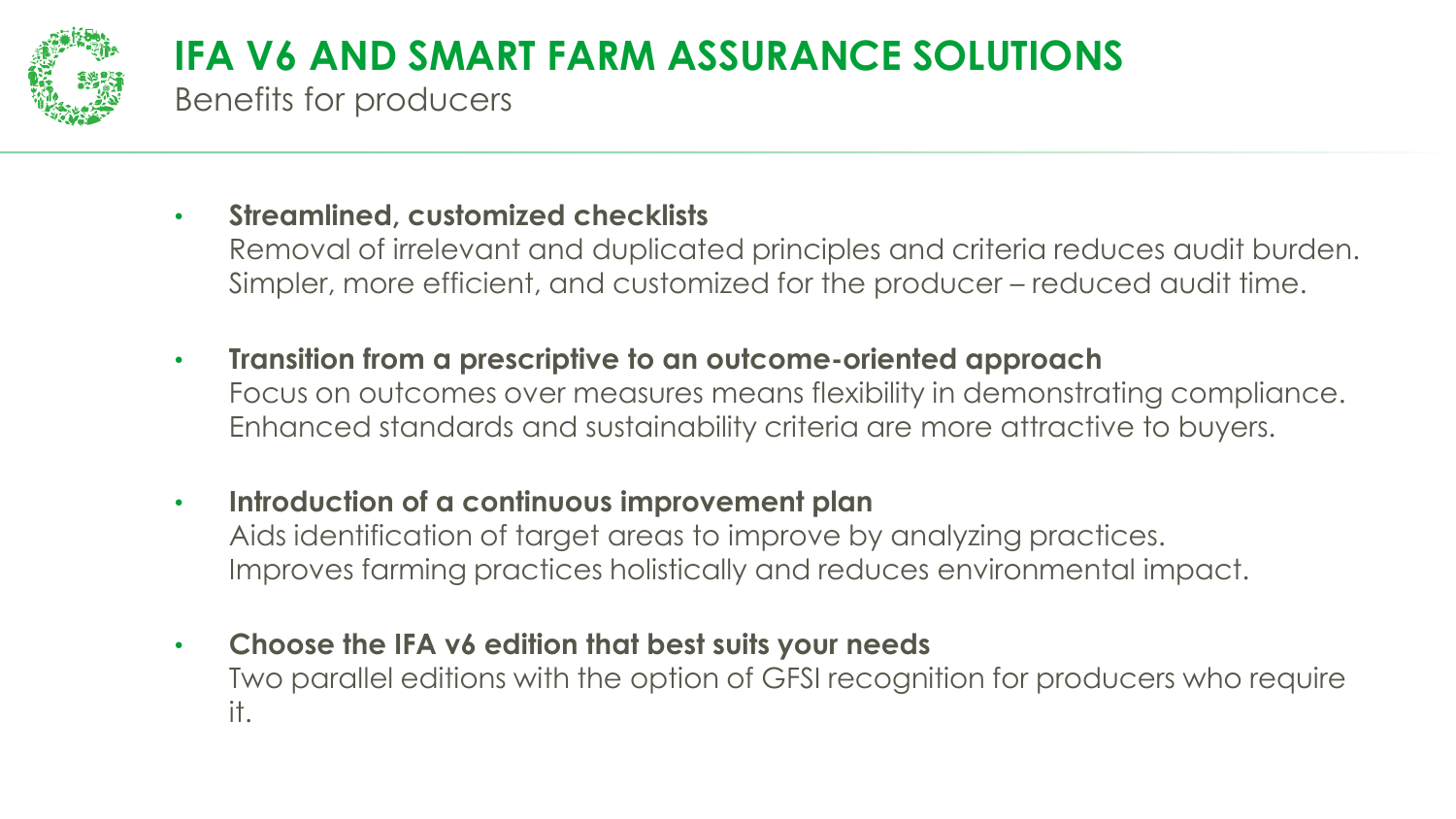

## **IFA V6 AND SMART FARM ASSURANCE SOLUTIONS**

Benefits for supply chain stakeholders

- **Stronger focus on sustainability issues**
	- New and updated criteria on topics such as plastics, waste, carbon neutrality, etc. Reduced environmental impact increasingly important to consumers.

#### • **Stronger animal welfare criteria**

Stricter humane slaughter practices. Prohibition of eye ablation of shrimp females for reproduction by 2024. Introduction of environmental enrichment concept.

• **Simplified benchmarking for clarity in the market**

Only equivalent approved modified checklists or benchmarked schemes. Removal of "resembling" option.

#### • **Better integrity**

Uniform certificates are generated in a closed system and validated online. You can be surer than ever that a GLOBALG.A.P. certificate is legitimate.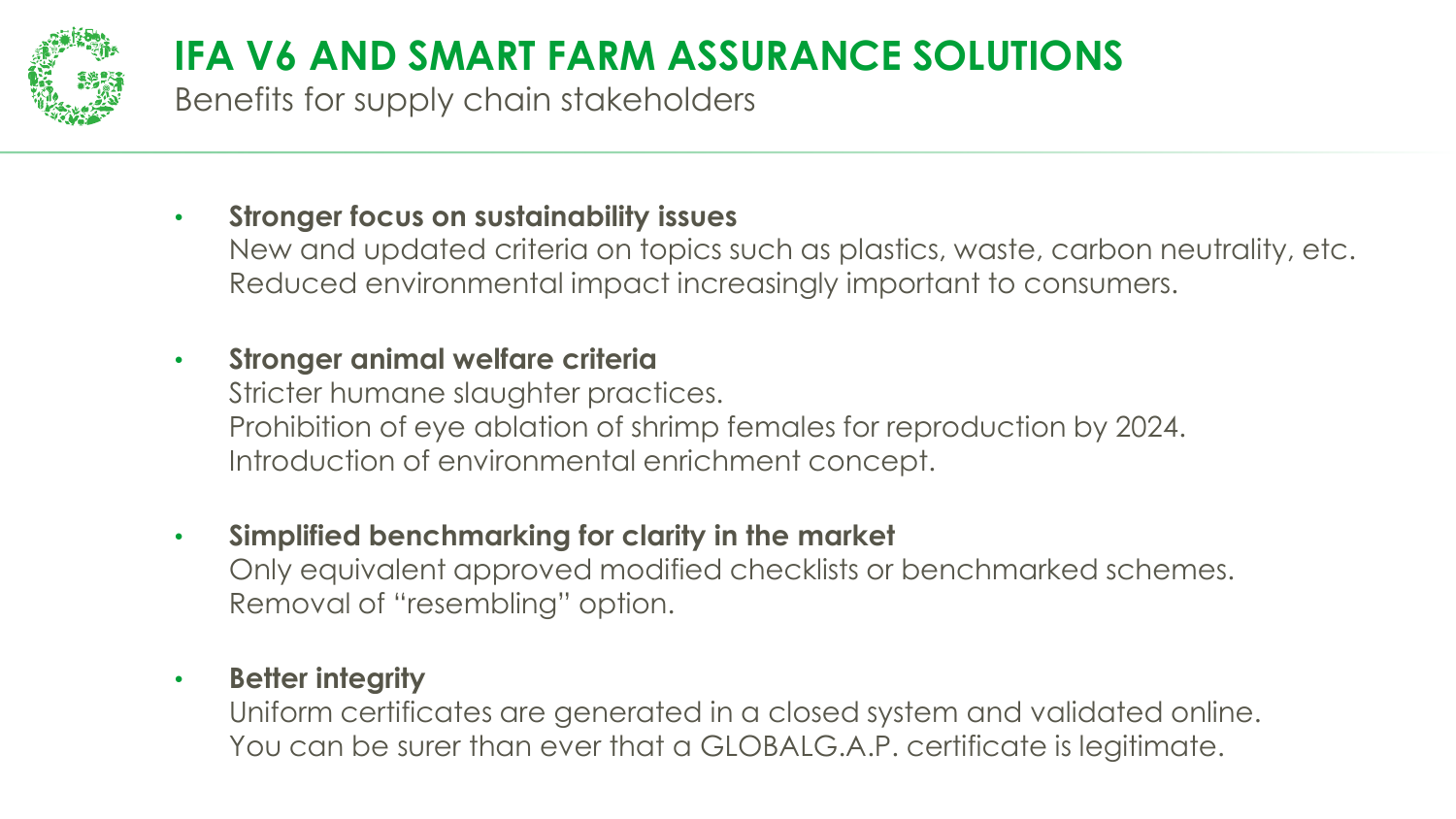

## **IFA V6 AND SMART FARM ASSURANCE SOLUTIONS**

Benefits for certification bodies

- **A more digital, data-driven certification experience** Use of Audit Online Hub to upload audit data and generate reports. Electronically issued certificates through Validation Service. Reduced audit time and environmental impact from less paper use.
- **Certificates issued at scope level**
	- Streamlined process with listed product categories rather than multiple certificates. Stronger integrity of certificates through Validation Service.
- **Easier accreditation and auditor qualification** Expanded initial training and exam without product category limitation later. Removal of minimum number of audits per product category (product categories are merged into scopes)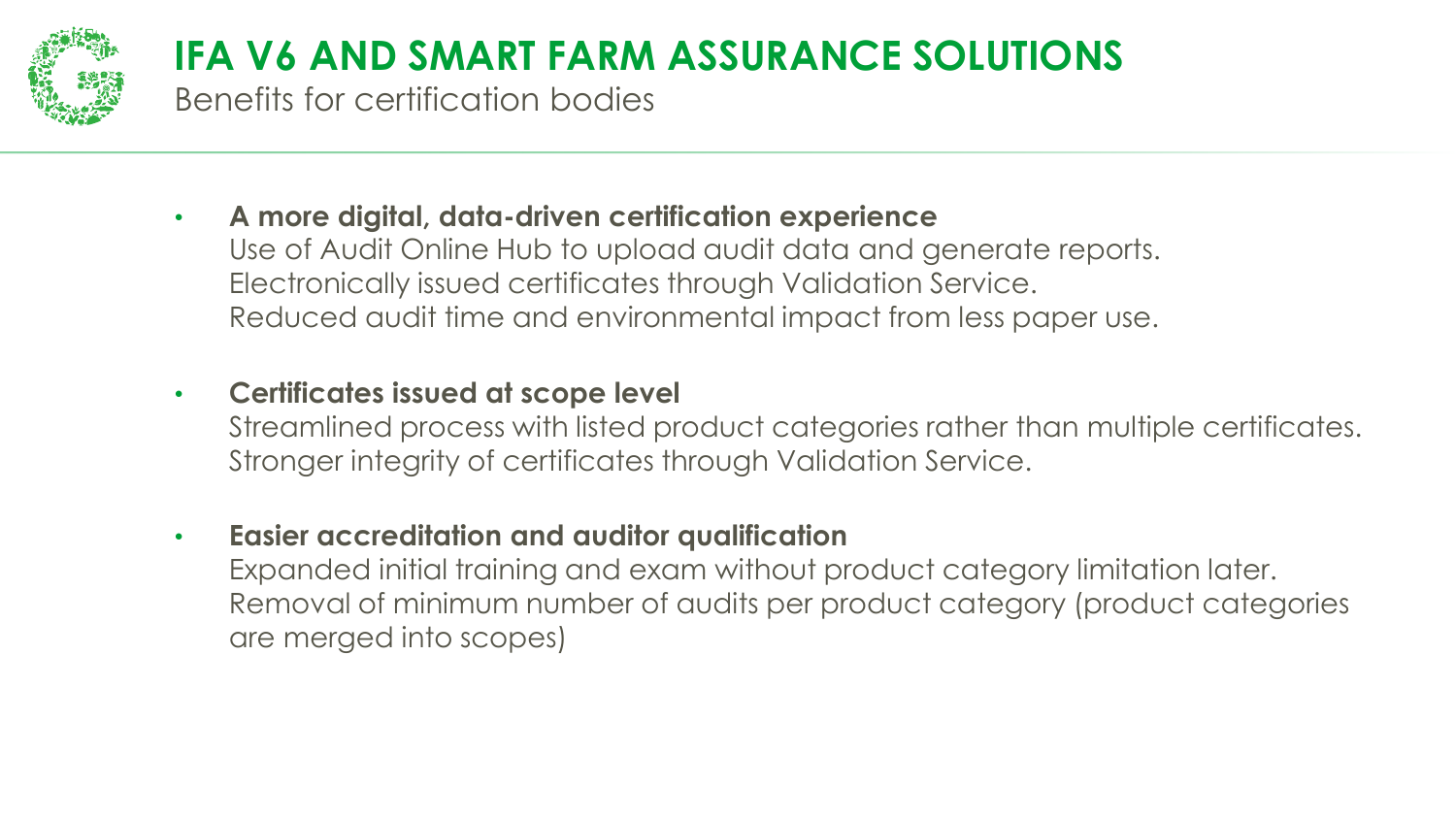

## **FAQs** IFA v6 in the smart era

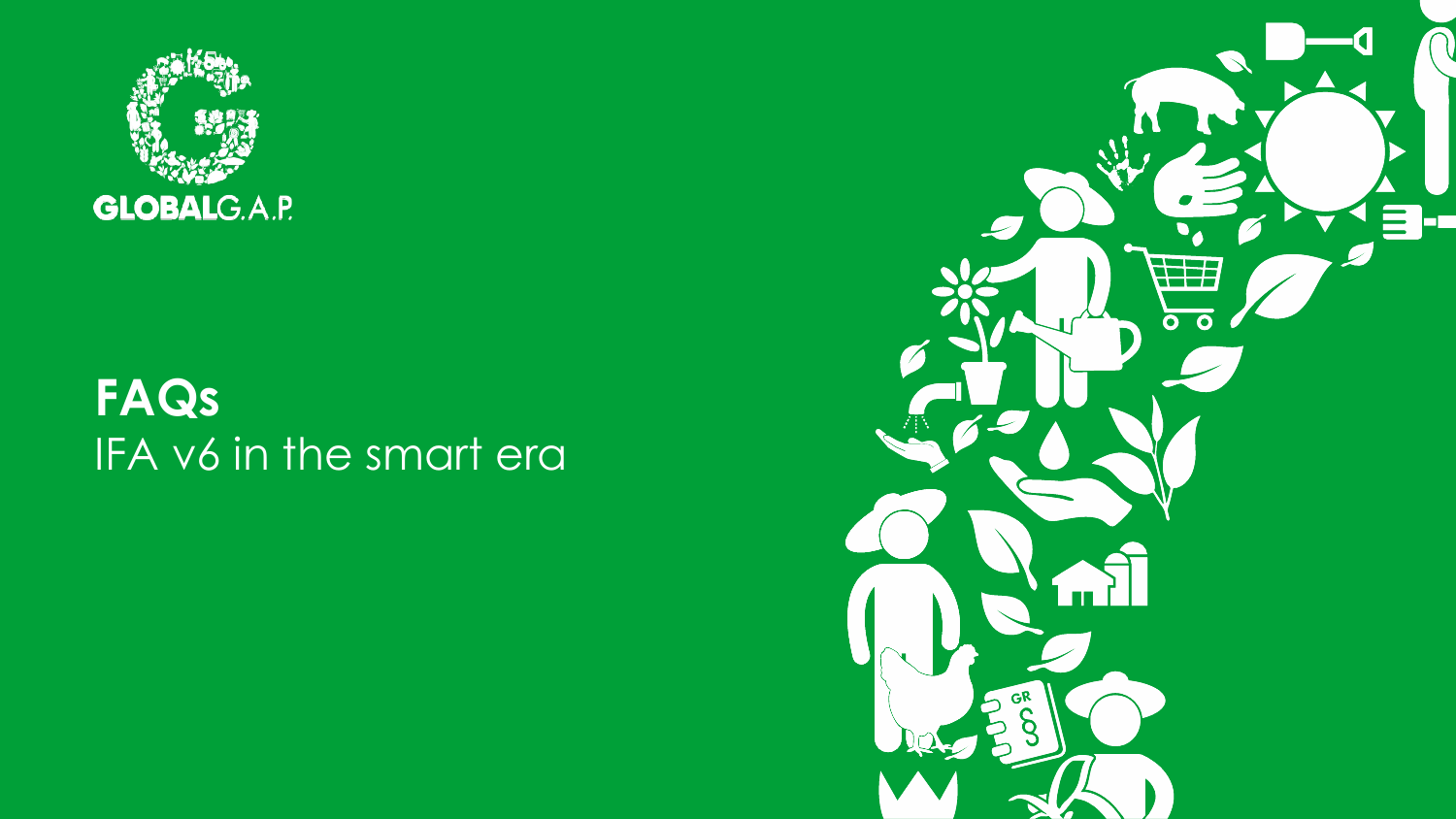

## **WHAT IS THE TRANSITION PERIOD FROM IFA V5 to V6**



\*IFA v6 final version will be published in English in September 2022. All other languages will follow by the end of 2022.

\*\*V5.4-1-GFS remains valid until three months after IFA v6 GFS receives GFSI recognition. The exdct date for this is still unknown.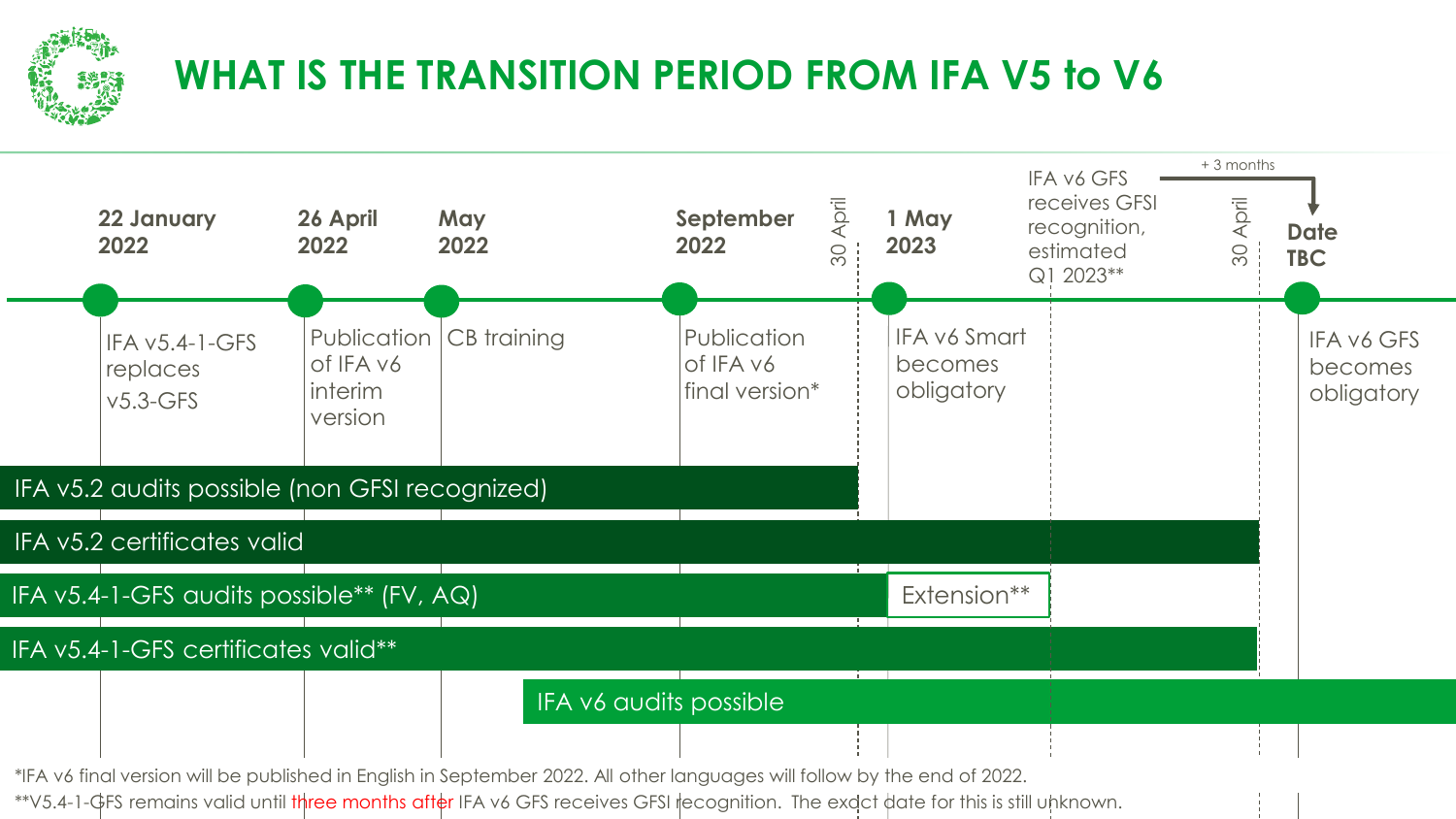

Differences in GLOBALG.A.P. general regulations for producers

#### **Additional rules for** *individual producers* **in IFA v6 GFS:**

- Zero hours advance warning for unannounced audits
- Four months certificate extension is only possible with additional conditions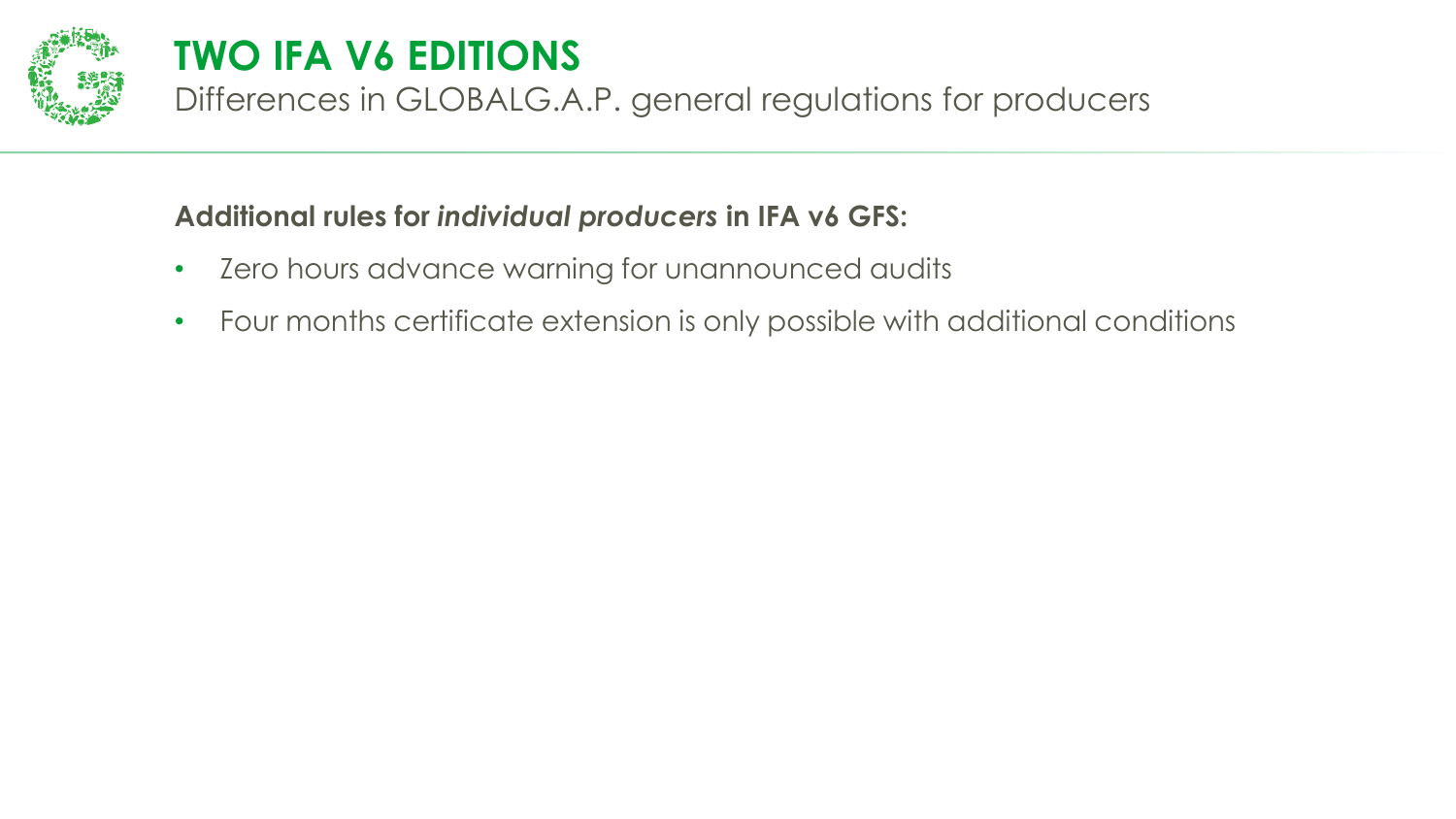

Differences in GLOBALG.A.P. general regulations for producers

#### **Additional rules for** *producer groups and multisite producers with QMS in IFA v6 GFS***:**

- Four months certificate extension is only possible with additional conditions
- Zero hours advance warning for the 10% QMS unannounced audits
- No sampling for producer groups/multisite producers/PHU with members/sites/PHUs classified as high-risk
	- High-risk products include fresh herbs, leafy greens, berries, cantaloupe melons
	- High-risk processes include post-harvest use of water/ice/steam, preharvest and/or harvest activities where water touches the edible part of the product, preharvest use of raw organic manure applied less than 60 days before harvest
- The internal QMS auditor, the internal farm auditors, and the QMS manager must be independent from the members/sites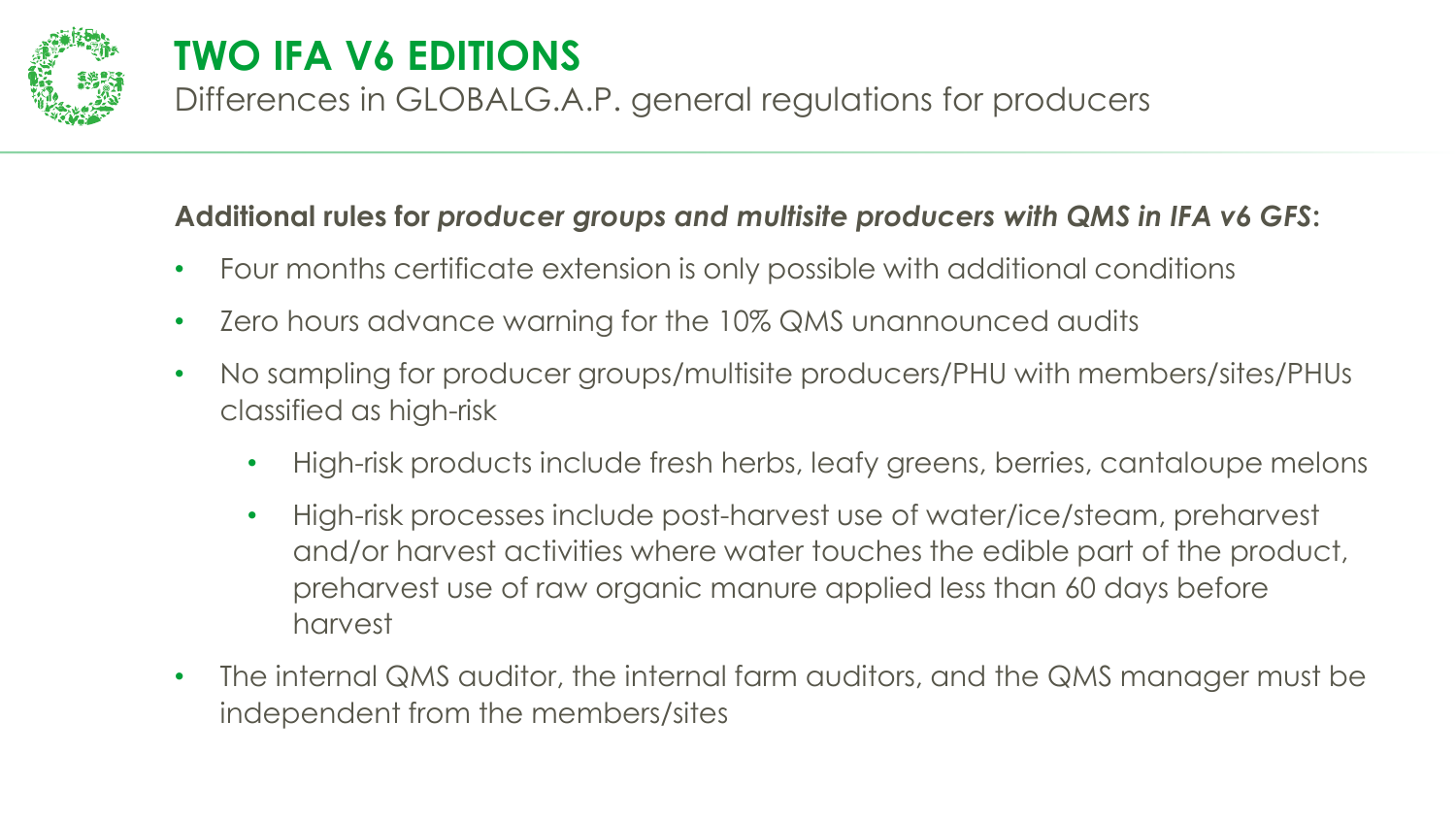

Differences in GLOBALG.A.P. general regulations for producers

- Annual management review and food safety policy declaration
- At least 25% of the audit sample shall be random
- Minimum 20% of members/sites that shall be audited during the certification cycle shall be audited unannounced
- The certification body may additionally issue GLOBALG.A.P. certificates to producer group members if those producers were audited as part of the sample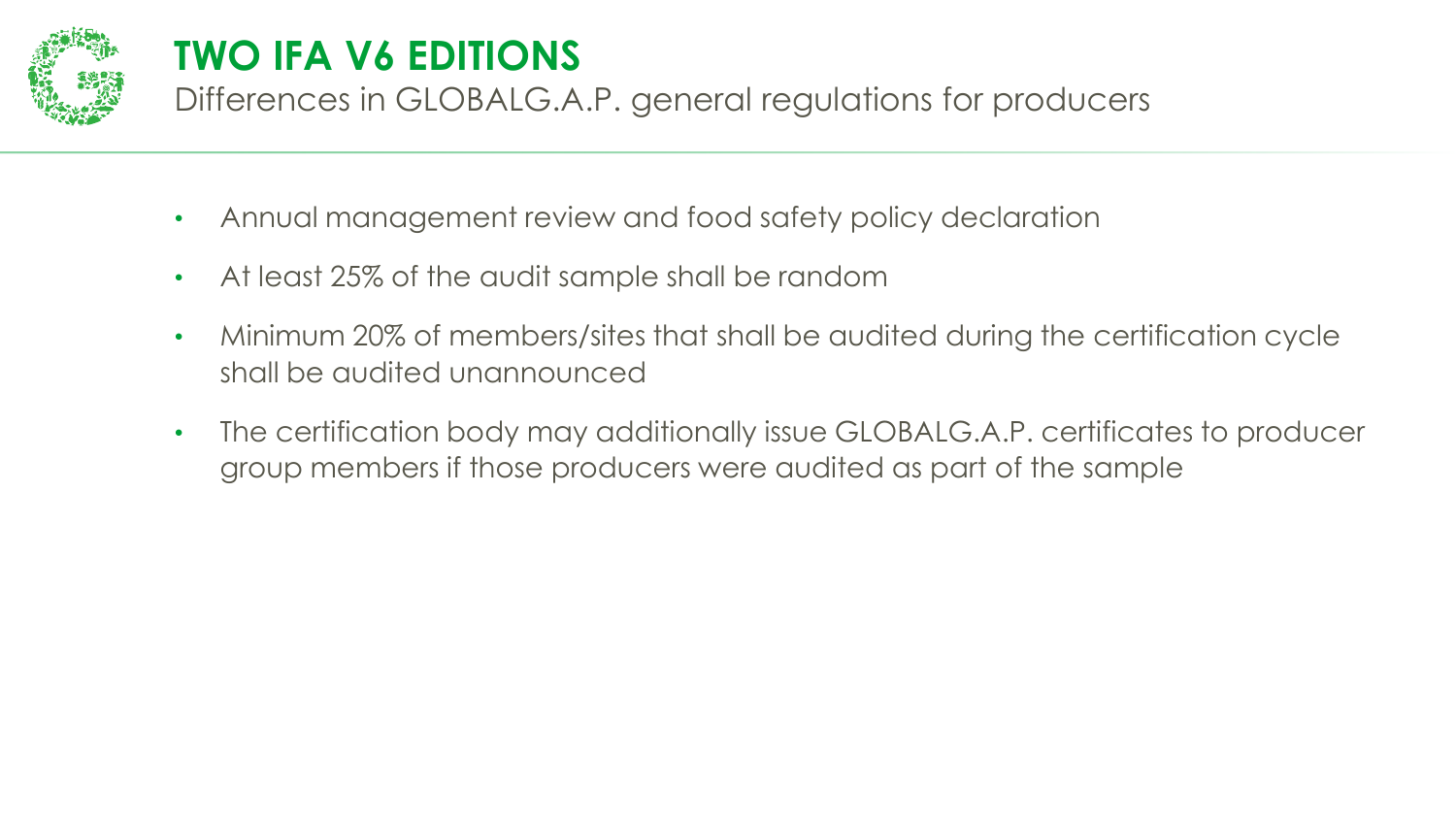

#### **TWO IFA V6 EDITIONS** Which is right for me as a producer?

#### **How does a producer know which edition to use? What role do buyer requirements play in the decision?**

• Customer requirements normally determine the standard or edition that a producer will implement. Therefore, communication between the producer and their customer(s) is key. If a producer is not clear on customer requirements, the best approach would be to directly ask the customer regarding topics such as which edition is required, which standard, which version, etc.

#### **Can a producer obtain certification for Smart and GFS editions for different products?**

Yes, it is possible to have IFA v6 Smart for one product, and IFA v6 GFS for another. This can be done in one audit.

#### **Is switching between the two editions possible?**

• Yes, switching between the IFA v6 Smart and IFA v6 GFS editions is possible.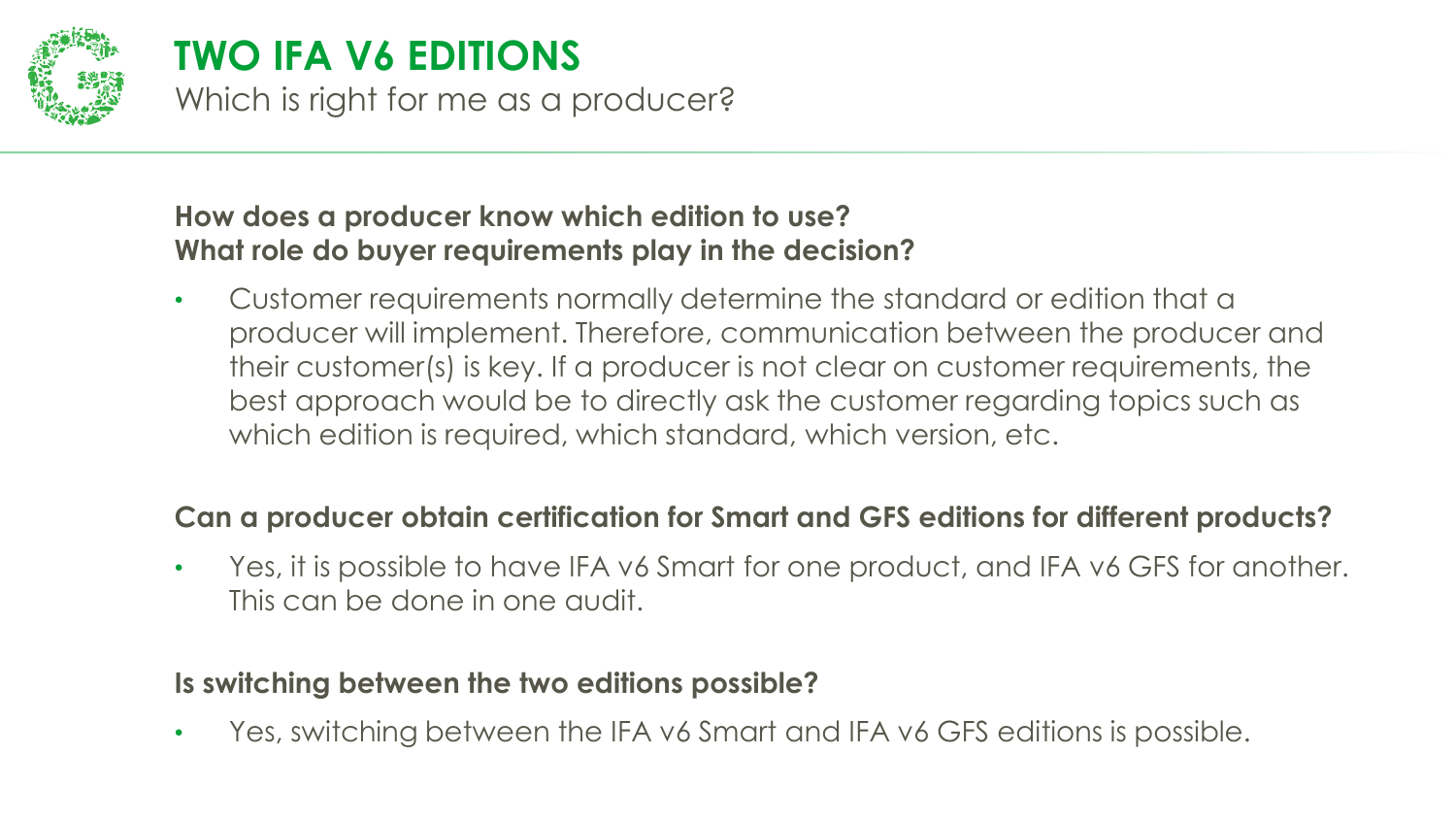

Differences in GLOBALG.A.P. general regulations for certification bodies

**Additional rules for** *certification bodies* **in v6 GFS:**

- **Additional requirements for initial training** (before sign-off) and **maintenance of competency** by the certification body.
- Certification bodies must **provide the final CB audit report to the producer**, including the completed audit checklist generated by Audit Online Hub if requested by the producer, within 5 working days of its completion.
- Additional rules for **defining high-risk products and high-risk processes** for producer group members.
- At least 25% of the square root sample of the actual number of members/sites shall be **randomly selected**.